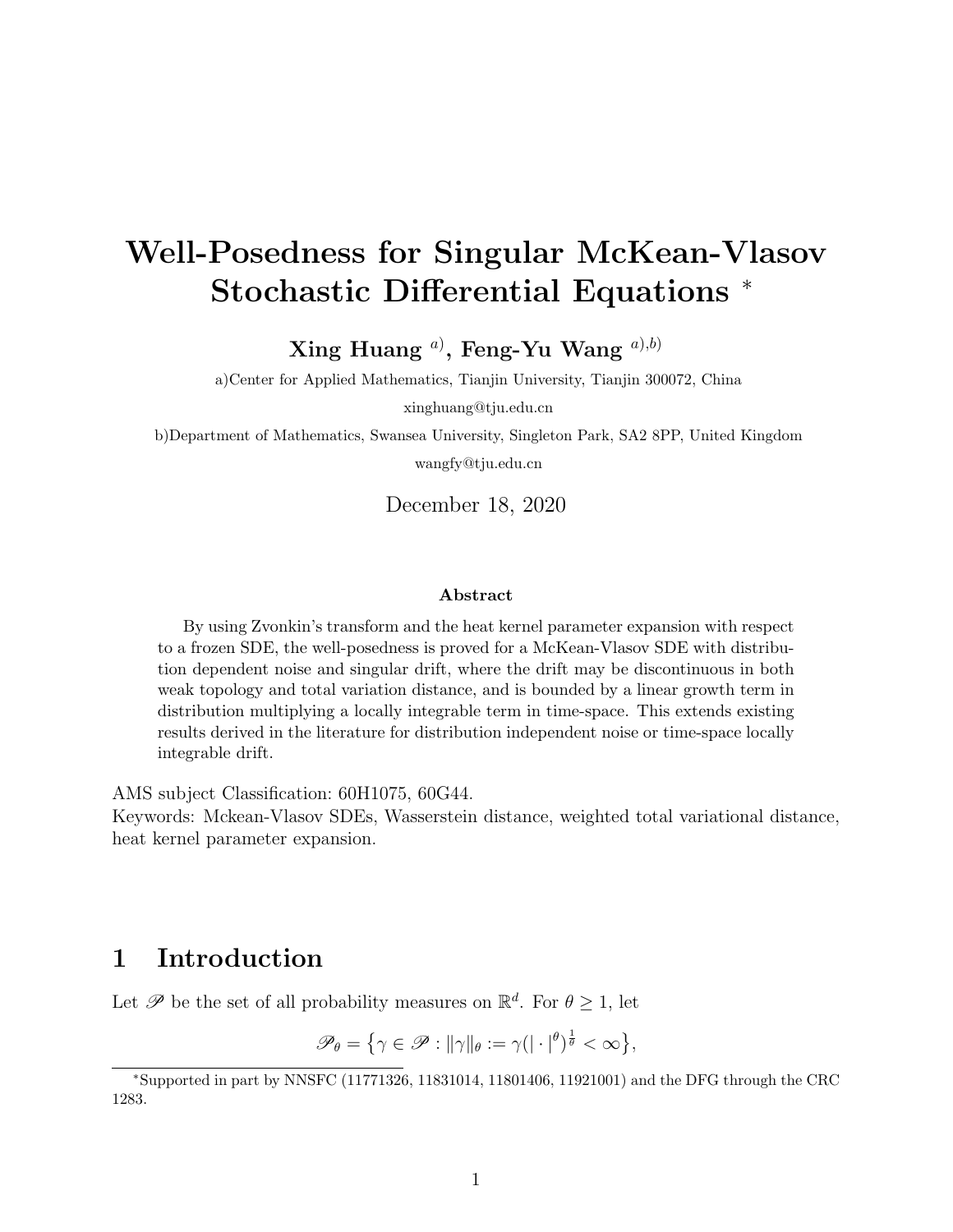which is a Polish space under the  $L^{\theta}$ -Wasserstein distance  $\mathbb{W}_{\theta}$ :

$$
\mathbb{W}_{\theta}(\gamma, \tilde{\gamma}) := \inf_{\pi \in \mathscr{C}(\gamma, \tilde{\gamma})} \bigg( \int_{\mathbb{R}^d \times \mathbb{R}^d} |x - y|^{\theta} \pi(\mathrm{d}x, \mathrm{d}y) \bigg)^{\frac{1}{\theta}}, \quad \gamma, \tilde{\gamma} \in \mathscr{P}_{\theta},
$$

where  $\mathscr{C}(\gamma, \tilde{\gamma})$  is the set of all couplings of  $\gamma$  and  $\tilde{\gamma}$ . Moreover,  $\mathscr{P}_{\theta}$  is a complete metric space under the weighted variational norm

$$
\|\mu - \nu\|_{\theta, TV} := \sup_{|f| \le 1 + |\cdot|^{\theta}} |\mu(f) - \nu(f)|, \quad \mu, \nu \in \mathscr{P}_{\theta}.
$$

By [15, Theorem 6.15], there exists a constant  $\kappa > 0$  such that

(1.1) 
$$
\|\mu - \nu\|_{TV} + \mathbb{W}_{\theta}(\mu, \nu) \leq \kappa \|\mu - \nu\|_{\theta, TV},
$$

where  $\|\cdot\|_{TV} := \|\cdot\|_{0,TV}$  is the total variation norm.

Consider the following distribution dependent SDE on  $\mathbb{R}^d$ :

(1.2) 
$$
dX_t = b_t(X_t, \mathcal{L}_{X_t})dt + \sigma_t(X_t, \mathcal{L}_{X_t})dW_t, \quad t \in [0, T]
$$

for some fixed time  $T > 0$ , where  $W_t$  is an m-dimensional Brownian motion on a complete filtration probability space  $(\Omega, \{\mathscr{F}_t\}_{t\geq 0}, \mathbb{P}), \mathscr{L}_{X_t}$  is the law of  $X_t$ , and

$$
b:\mathbb{R}_+\times\mathbb{R}^d\times\mathscr{P}_{\theta}\to\mathbb{R}^d, \quad \sigma:\mathbb{R}_+\times\mathbb{R}^d\times\mathscr{P}_{\theta}\to\mathbb{R}^d\otimes\mathbb{R}^m
$$

are measurable. This type equations, known as Mckean-Vlasov or mean field SDEs, have been intensively investigated and applied, see for instance the monograph [3] and references therein.

In this paper, we investigate the well-posedness of  $(1.2)$  with  $b_t(x, \mu)$  singular in x and Lipschitz continuous in  $\mu$  merely under  $\|\cdot\|_{\theta,TV}$ . To measure the time-space singularity of  $b_t(x, \mu)$ , we introduce the following class

$$
\mathscr{K}:=\Big\{(p,q):p,q>1,\frac{d}{p}+\frac{2}{q}<1\Big\}.
$$

For any  $t > s \geq 0$ , we write  $f \in \tilde{L}_p^q([s,t])$  if  $f : [s,t] \times \mathbb{R}^d \to \mathbb{R}$  is measurable with

$$
\|f\|_{\tilde{L}_p^q([s,t])}:=\sup_{z\in\mathbb{R}^d}\bigg\{\int_s^t\bigg(\int_{B(z,1)}|f(u,x)|^p\mathrm{d} x\bigg)^{\frac{q}{p}}\mathrm{d} u\bigg\}^{\frac{1}{q}}<\infty,
$$

where  $B(z,1) := \{x \in \mathbb{R}^d : |x - z| \leq 1\}$  is the unit ball at point z. When  $s = 0$ , we simply denote

$$
\tilde{L}_p^q(t) = \tilde{L}_p^q([0, t]), \quad ||f||_{\tilde{L}_p^q(t)} = ||f||_{\tilde{L}_p^q([0, t])}.
$$

We will adopt the following assumption.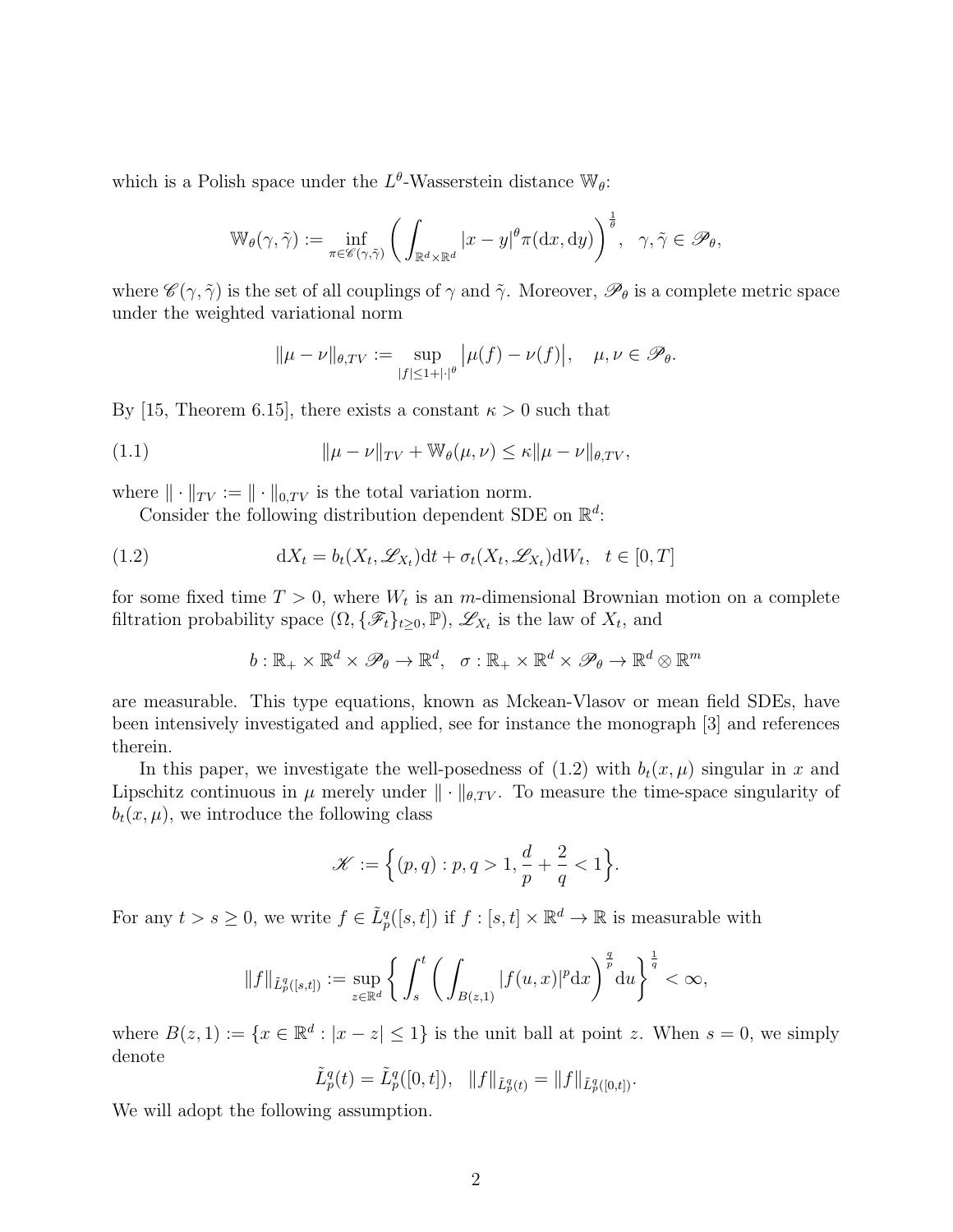- (A) Let  $\theta \geq 1$ .
- $(A_1)$  There exists a constant  $K > 0$  such that for any  $t \in [0, T]$ ,  $x, y \in \mathbb{R}^d$  and  $\mu, \nu \in \mathscr{P}_{\theta}$ ,

$$
\begin{aligned} &\|\sigma_t(x,\mu)\|^2 \vee \|(\sigma_t \sigma_t^*)^{-1}(x,\mu)\| \le K, \\ &\|\sigma_t(x,\mu) - \sigma_t(y,\nu)\| \le K(|x-y| + \mathbb{W}_{\theta}(\mu,\nu)), \\ &\|\{\sigma_t(x,\mu) - \sigma_t(y,\mu)\} - \{\sigma_t(x,\nu) - \sigma_t(y,\nu)\}\| \le K|x-y| \mathbb{W}_{\theta}(\mu,\nu). \end{aligned}
$$

 $(A_2)$  There exists nonnegative  $f \in \tilde{L}_p^q(T)$  for some  $(p, q) \in \mathscr{K}$  such that

$$
|b_t(x,\mu)| \le (1 + \|\mu\|_{\theta}) f_t(x),
$$
  
\n
$$
|b_t(x,\mu) - b_t(x,\nu)| \le f_t(x) \|\mu - \nu\|_{\theta, TV}, \quad t \in [0,T], x \in \mathbb{R}^d, \mu, \nu \in \mathcal{P}_{\theta}.
$$

**Remark 1.1.** (1) It is easy to see that the third inequality in  $(A_1)$  holds if  $\sigma_t(x,\mu)$  is differentiable in x with

$$
\|\nabla \sigma_t(\cdot,\mu)(x)-\nabla \sigma_t(\cdot,\nu)(x)\| \leq K \mathbb{W}_{\theta}(\mu,\nu), \quad \mu,\nu \in \mathscr{P}_{\theta}, x \in \mathbb{R}^d.
$$

Indeed, this implies

$$
\|\{\sigma_t(x,\mu) - \sigma_t(y,\mu)\} - \{\sigma_t(x,\nu) - \sigma_t(y,\nu)\}\|
$$
  
= 
$$
\left\|\int_0^1 \{\nabla_{x-y}\sigma_t(y+s(x-y),\mu) - \nabla_{x-y}\sigma_t(y+s(x-y),\nu)\}ds\right\|
$$
  

$$
\leq \int_0^1 \|\nabla_{x-y}\sigma_t(y+s(x-y),\mu) - \nabla_{x-y}\sigma_t(y+s(x-y),\nu)\|\|ds\| \leq K|x-y|\|\psi(\mu,\nu).
$$

(2) Let  $\sigma \sigma^*$  be uniformly positive definite. When the noise coefficient  $\sigma_t(x,\mu) = \sigma_t(x)$  does not depend on  $\mu$ , the well-posedness of (1.2) has been presented in [14] for  $b.(\cdot,\mu) \in \tilde{L}_p^q(T)$ for some  $(p, q) \in \mathscr{K}$  and  $b_t(x, \cdot)$  being weakly continuous and Lipschitz continuous in  $\|\cdot\|_{\theta, TV}$ , and in [9] for  $b = \bar{b} + \hat{b}$  with  $\bar{b}(\cdot,\mu) \in L^q_p(T)$  for some  $(p,q) \in \mathscr{K}$ ,  $\hat{b}_t(x,\mu)$  having linear growth in x, and  $b_t(x, \cdot)$  being Lipschitz continuous in  $\|\cdot\|_{TV} + \mathbb{W}_{\theta}$ . In these conditions, the continuity of  $b_t(x,\mu)$  in  $\mu$  is stronger than that presented in  $(A_2)$  where  $b_t(x,\mu)$  is allowed to be discontinuous in both  $\lVert \cdot \rVert_{TV}$  and the weak topology. When  $\sigma = \sqrt{2}I_d$  (where  $I_d$  is the  $d \times d$ identity matrix) and  $b_t(x,\mu) = \int_{\mathbb{R}^d} K_t(x-y)\mu(dy)$  with  $K \in L^q_p(T)$ , the well-posedness of (1.2) is proved in [14] for  $(p, q) \in \mathcal{K}$ , while the weak existence is presented in [19] for some  $p, q > 1$  with  $\frac{d}{p} + \frac{2}{q}$  $\frac{2}{q}$  < 2. When  $\sigma_t(x,\mu)$  has linear functional derivative in  $\mu$  which is Lipschitz continuous in the space variable uniformly in  $\mu$  and  $t$ , the well-posedness is derived in [21] for  $b.(\cdot,\mu) \in \tilde{L}^q_p(T)$  uniformly in  $\mu$  for some  $(p,q) \in \mathscr{K}$ , while in [5] for  $b_t(x,\mu)$  being bounded and Lipschitz continuous in  $\mu$  under  $\|\cdot\|_{TV}$ . See also [1, 2, 4, 6, 8, 7, 12, 13, 16, 20] for earlier results on the well-posedness under different type or stronger conditions. Comparing with conditions in [5, 21],  $(A_2)$  allows  $b_t(x,\mu)$  to have linear growth in  $\mu$  and  $(A_1)$  does not require  $\sigma_t(x,\mu)$  having linear functional derivative in  $\mu$ . To include drifts with linear growth in the space variable, we hope that the first inequality in  $(A_2)$  could be weakened as

$$
|b_t(x,\mu)| \le (1 + \|\mu\|_{\theta})(K|x| + f_t(x))
$$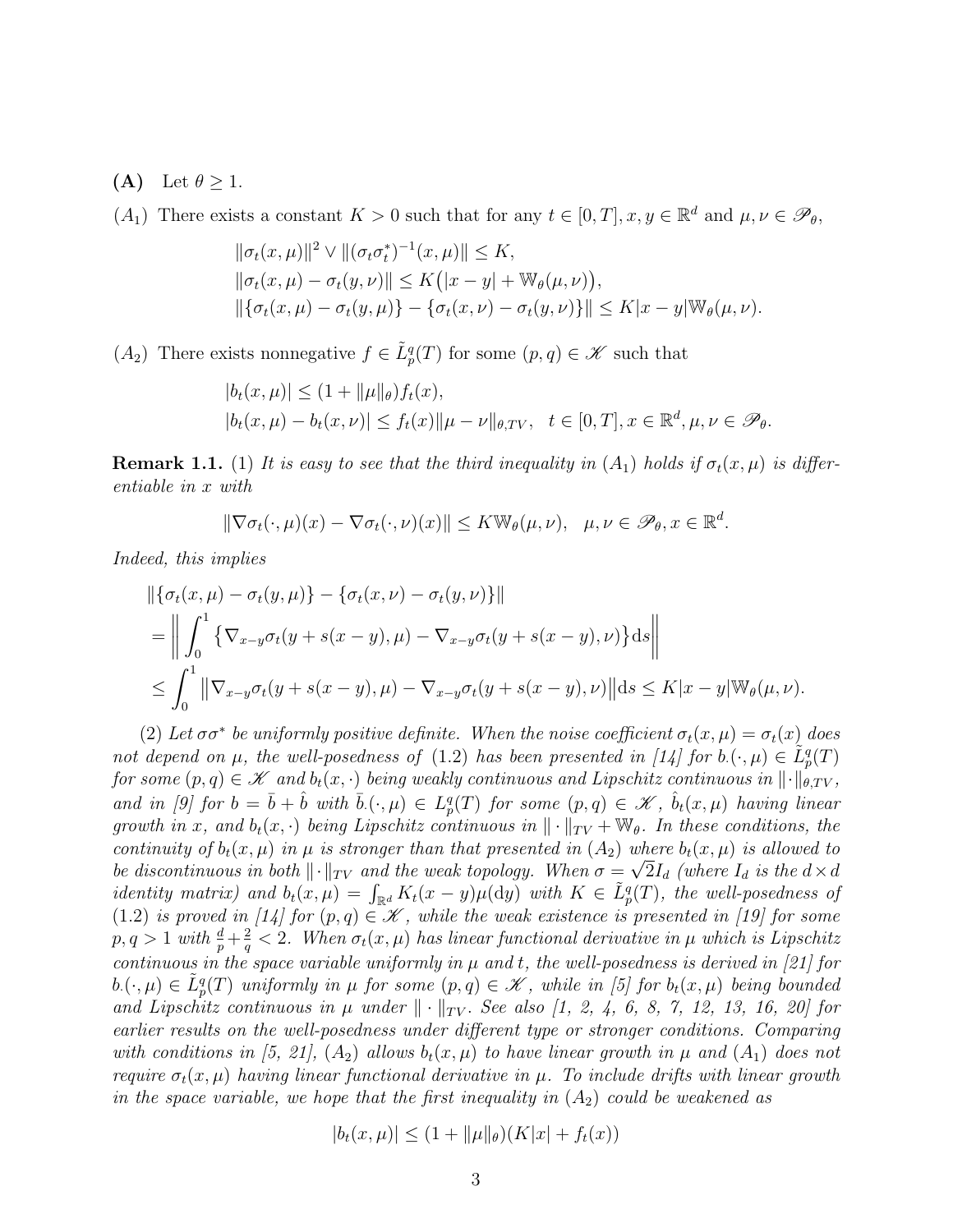for some constant  $K > 0$  and  $f \in \tilde{L}_p^q(T)$ . But with this condition there is essential difficulty in the proof of Lemma 2.4 below on the heat kernel expansion.

Let  $\hat{\mathscr{P}}$  be a subspace of  $\mathscr{P}$ . We call (1.2) well-posed for initial distributions in  $\hat{\mathscr{P}}$ , if for any  $\mathscr{F}_0$ -measurable random variable  $X_0$  with  $\mathscr{L}_{X_0} \in \hat{\mathscr{P}}$  and any  $\mu_0 \in \hat{\mathscr{P}}$ , (1.2) has a unique solution starting at  $X_0$  as well as a unique weak solution starting at  $\mu_0$ .

**Theorem 1.2.** Assume (A). Then (1.2) is well-posed for initial distributions in  $\mathscr{P}_{\theta+} :=$  $\cap_{m>\theta}\mathscr{P}_m$ , and the solution satisfies  $\mathscr{L}_{X} \in C([0,T]; \mathscr{P}_\theta)$ , the space of continuous maps from [0, T] to  $\mathscr{P}_{\theta}$  under the metric  $\mathbb{W}_{\theta}$ . Moreover,

(1.3) 
$$
\mathbb{E}\Big[\sup_{t\in[0,T]}|X_t|^{\theta}\Big]<\infty.
$$

Note that a Lipschitz function with respect to  $\|\cdot\|_{\theta,TV}$  may be discontinuous in the weak topology and the total variation norm, for instance,  $F(\mu) := \mu(f)$  with  $f := h + |\cdot|^{\theta}$  for some bounded and discontinuous measurable function h on  $\mathbb{R}^d$ . So, this result extends existing well-posedness results derived in the above mentioned references.

To prove Theorem 1.2, besides Zvonkin's transform, Krylov's estimate and stochastic Gronwall's inequality used in [14], we will also apply the heat kernel parameter expansion with respect to a frozen SDE. This expansion is useful in the study of heat kernel estimates for distribution dependent SDEs and has been recently used in [10] to estimate the Lion's derivative of the solution to (1.2) with distribution dependent noise.

The remainder of the paper is organized as follows. Section 2 contains necessary preparations including some estimates on the map  $\Phi_{s}^{\gamma}$ , in (2.2) below induced by (2.1) with a fixed distribution parameter  $\mu$  replacing  $\mathscr{L}_X$  in the drift term of (1.2). To derive these estimates, the heat kernel parameter expansion with respect to a frozen SDEs is used. With these preparations we prove Theorem 1.2 in Section 3.

### 2 Preparations

For any  $0 \leq s < t \leq T$ , let  $C([s,t]; \mathscr{P}_{\theta})$  be the set of all continuous map from [s, t] to  $\mathscr{P}_{\theta}$ under the metric W<sub>θ</sub>. For  $\mu \in C([s,T]; \mathscr{P}_{\theta})$  and  $\gamma \in \mathscr{P}_{\theta}$ , we consider the following SDE with initial distribution  $\mathscr{L}_{X_{s,s}^{\gamma,\mu}} = \gamma$  and fixed measure parameter  $\mu_t$  in the drift:

(2.1) 
$$
\mathrm{d}X_{s,t}^{\gamma,\mu} = b_t(X_{s,t}^{\gamma,\mu},\mu_t)\mathrm{d}t + \sigma_t(X_{s,t}^{\gamma,\mu},\mathscr{L}_{X_{s,t}^{\gamma,\mu}})\mathrm{d}W_t, \quad t \in [s,T].
$$

According to Lemma 2.1 below,  $(A_1)$  and  $(A_2)$  imply the strong and weak well-posedness of (2.1) for initial distributions in  $\mathscr{P}_{\theta}$ , and the solution satisfies  $\mathscr{L}_{X_{s,\cdot}^{\gamma,\mu}} \in C([s,T]; \mathscr{P}_{\theta})$ . Consider the map

$$
(2.2)\quad \Phi_{s, \cdot}^{\gamma}: C([s,T]; \mathscr{P}_{\theta}) \to C([s,T]; \mathscr{P}_{\theta}); \quad \Phi_{s,t}^{\gamma}(\mu):= \mathscr{L}_{X_{s,t}^{\gamma,\mu}}, \quad t \in [s,T], \mu \in C([s,T]; \mathscr{P}_{\theta}).
$$

It is easy to see that if  $\mu_s = \gamma$  and  $\mu$  is a fixed point of  $\Phi_{s,\cdot}^{\gamma}$  (i.e.  $\Phi_{s,t}^{\gamma}(\mu) = \mu_t, t \in [s,T],$ then  $(X_{s,t}^{\gamma,\mu})_{t\in[s,T]}$  is a solution of  $(1.2)$  with initial distribution  $\gamma$  at time s.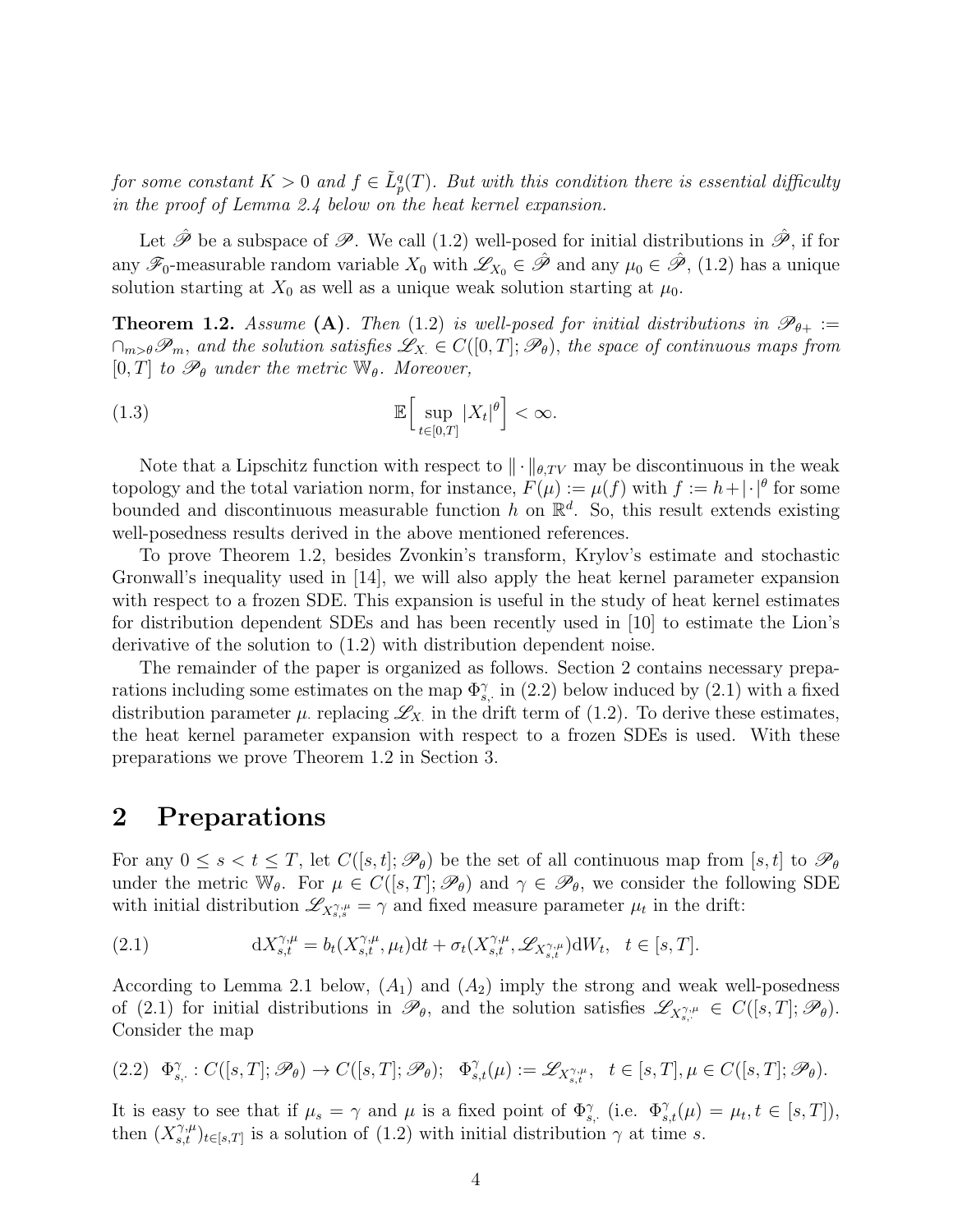To prove the existence and uniqueness of the fixed point for  $\Phi_{s}^{\gamma}$ , we investigate the contraction of this map with respect to the complete metric

$$
\|\mu - \nu\|_{s,t,\theta, TV} := \sup_{r \in [s,t]} \|\mu_r - \nu_r\|_{\theta, TV}, \quad \mu, \nu \in C([s,t]; \mathscr{P}_{\theta}), \quad 0 \le s < t \le T
$$

in a subspace of  $C([s,t];\mathscr{P}_{\theta})$  which contains all distributions of solutions to (2.1) up to time t. To this end, in the following we first study the  $\mathbb{W}_{s,t,\theta}$ -estimate on  $\Phi_{s,\theta}^{\gamma}$  for

$$
\mathbb{W}_{s,t,\theta}(\mu,\nu) = \sup_{r \in [s,t]} \mathbb{W}_{\theta}(\mu_r,\nu_r), \quad 0 \le s \le t \le T, \mu,\nu \in C([s,t];\mathscr{P}_{\theta}),
$$

then present  $\Phi_{s}^{\gamma}$ -invariant subspaces of  $C([s,t];\mathscr{P}_{\theta})$ , and finally study the  $\|\cdot\|_{s,t,\theta,TV}$ contraction of this map in such an invariant subspace which implies the well-posedness of (1.2).

### $\textbf{2.1} \quad \, \mathbb{W}_{s,t,\theta}\text{-estimate on }\Phi_s^{\gamma}$  $s, \cdot$

For any  $N > 0$  and  $0 \leq s \leq t \leq T$ , let

$$
\mathscr{P}_{\theta,N} = \{ \gamma \in \mathscr{P}_{\theta} : ||\gamma||_{\theta} \le N \},
$$
  

$$
\mathscr{P}_{\theta,N}^{s,t} := \{ \mu \in C([s,t]; \mathscr{P}_{\theta}) : ||\mu_r||_{\theta} \le N, r \in [s,t] \}.
$$

### Lemma 2.1.  $Assume$  (A).

- (1) For any  $s \in [0, T)$  and  $\mu \in C([s, T]; \mathscr{P}_{\theta})$ , (2.1) is well-posed for initial distributions in  $\mathscr{P}_{\theta}$ , and the unique solution satisfies  $\mathscr{L}_{X_{s,\cdot}^{\gamma,\mu}} \in C([s,T];\mathscr{P}_{\theta})$ .
- (2) There exist a constant  $\epsilon \in (0,1]$  and a function  $K : (0,\infty) \to (0,\infty)$  such that for any  $\gamma \in \mathscr{P}_{\theta,N}$  and  $0 \leq s \leq t \leq T$ , the map  $\Phi_{s,\cdot}^{\gamma}: C([s,t]; \mathscr{P}_{\theta}) \to C([s,t]; \mathscr{P}_{\theta})$  satisfies

$$
\mathbb{W}_{s,t,\theta}(\Phi_{s,\cdot}^{\gamma}(\mu),\Phi_{s,\cdot}^{\gamma}(\nu))\leq K_N(t-s)^{\epsilon}\|\mu-\nu\|_{s,t,\theta,TV},\quad N>0, \mu,\nu\in \mathscr{P}_{\theta,N}^{s,t}.
$$

Proof. (1) Simply denote

$$
b_t^{\nu}(x) = b_t(x, \nu_t), \quad \sigma_t^{\nu}(x) = \sigma_t(x, \nu_t), \quad \nu \in C([s, T]; \mathscr{P}_{\theta}), t \in [s, T].
$$

Let  $X_{s,s}^{\gamma}$  be  $\mathscr{F}_{s}$ -measurable with  $\mathscr{L}_{X_{s,s}^{\gamma}} = \gamma$ , and let  $\mu, \nu \in \mathscr{P}_{\theta,N}^{s,T}$  for some  $N > 0$ . For  $\bar{\nu}, \bar{\mu} \in C([s, T]; \mathscr{P}_{\theta})$ , consider the SDEs

(2.3) 
$$
dX_{s,t}^{\gamma,\mu,\bar{\mu}} = b_t^{\mu}(X_{s,t}^{\gamma,\mu,\bar{\mu}})dt + \sigma_t^{\bar{\mu}}(X_{s,t}^{\gamma,\mu,\bar{\mu}})dW_t, \quad X_{s,s}^{\gamma,\mu,\bar{\mu}} = X_{s,s}^{\gamma}, \ t \in [s,T],
$$

(2.4) 
$$
dX_{s,t}^{\gamma,\nu,\bar{\nu}} = b_t^{\nu}(X_{s,t}^{\gamma,\nu,\bar{\nu}})dt + \sigma_t^{\bar{\nu}}(X_{s,t}^{\gamma,\nu,\bar{\nu}})dW_t, \quad X_{s,s}^{\gamma,\nu,\bar{\nu}} = X_{s,s}^{\gamma}, \quad t \in [s,T].
$$

According to [19], both SDEs are well-posed under assumption  $(A)$ . For any  $\lambda \geq 0$ , consider the following PDE for  $u : [0, T] \times \mathbb{R}^d \to \mathbb{R}^d$ :

(2.5) 
$$
\frac{\partial u_t}{\partial t} + \frac{1}{2} \text{Tr}(\sigma_t^{\bar{\mu}} (\sigma_t^{\bar{\mu}})^* \nabla^2 u_t) + \{\nabla u_t\} b_t^{\mu} + b_t^{\mu} = \lambda u_t, \quad t \in [s, T], u_T = 0.
$$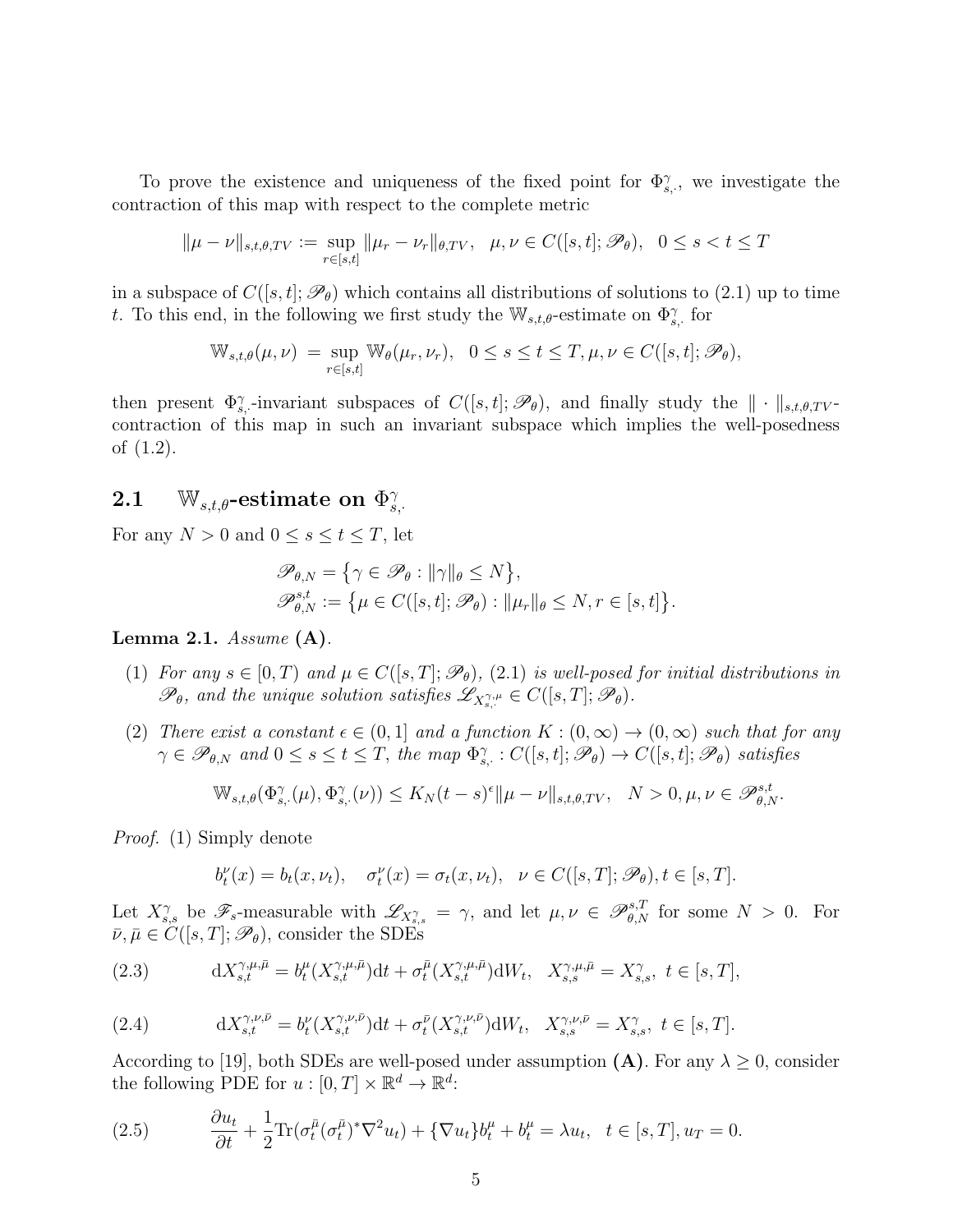According to [17, Theorem 3.1], for large enough  $\lambda > 0$  depending on N via  $\mu \in \mathscr{P}_{\theta,N}^{s,T}$ ,  $(A_1)$ and  $(A_2)$  imply that  $(2.5)$  has a unique solution  $\mathbf{u}^{\lambda,\mu,\bar{\mu}}$  satisfying

(2.6) 
$$
\sup_{\mu \in \mathscr{P}_{\theta,N}^{s,T}} \|\nabla^2 \mathbf{u}^{\lambda,\mu,\bar{\mu}}\|_{\tilde{L}_q^p(T)} \leq L
$$

for some constant  $L > 0$  depending on  $\lambda$  and N, and

(2.7) 
$$
\sup_{\mu \in \mathscr{P}_{\theta, N}^{s, T}} (\|\mathbf{u}^{\lambda, \mu, \bar{\mu}}\|_{\infty} + \|\nabla \mathbf{u}^{\lambda, \mu, \bar{\mu}}\|_{\infty}) \leq \frac{1}{5}.
$$

Let  $\Theta_t^{\lambda,\mu,\bar{\mu}}(x) = x + \mathbf{u}_t^{\lambda,\mu,\bar{\mu}}$  $\lambda_t^{\lambda,\mu,\bar{\mu}}(x), (t,x) \in [s,T] \times \mathbb{R}^d$ . By [17, Lemma 4.1 (iii)], we have

$$
d\Theta_t^{\lambda,\mu,\bar{\mu}}(X_{s,t}^{\gamma,\mu,\bar{\mu}}) = \lambda \mathbf{u}_t^{\lambda,\mu,\bar{\mu}}(X_{s,t}^{\gamma,\mu,\bar{\mu}})dt + \left(\left\{\nabla\Theta_t^{\lambda,\mu,\bar{\mu}}\right\}\sigma_t^{\bar{\mu}}\right)(X_{s,t}^{\gamma,\mu,\bar{\mu}}) dW_t,
$$
  
\n
$$
d\Theta_t^{\lambda,\mu,\bar{\mu}}(X_{s,t}^{\gamma,\nu,\bar{\nu}}) = \left[\lambda \mathbf{u}_t^{\lambda,\mu,\bar{\mu}} + \left\{\nabla\Theta_t^{\lambda,\mu,\bar{\mu}}\right\}(b_t^{\nu} - b_t^{\mu})\right](X_{s,t}^{\gamma,\nu,\bar{\nu}}) dt + \frac{1}{2}\left[\text{Tr}\{\sigma_t^{\bar{\nu}}(\sigma_t^{\bar{\nu}})^* - \sigma_t^{\bar{\mu}}(\sigma_t^{\bar{\mu}})^*\}\nabla^2 \mathbf{u}_t^{\lambda,\mu,\bar{\mu}}\right](X_{s,t}^{\gamma,\nu,\bar{\nu}}) + \left(\left\{\nabla\Theta_t^{\lambda,\mu,\bar{\mu}}\right\}\sigma_t^{\bar{\nu}}\right)(X_{s,t}^{\gamma,\nu,\bar{\nu}}) dW_t.
$$

where by (2.7) and  $\gamma \in \mathscr{P}_{\theta}$  the first equation implies  $\mathbb{E} \big[ \sup_{t \in [s,T]} |X_{s,t}^{\gamma,\mu,\bar{\mu}}|^{\theta} \big] < \infty$ , so that

(2.8) 
$$
\mathscr{L}_{X^{\gamma,\mu,\bar{\mu}}_{s,:}} \in C([s,T];\mathscr{P}_{\theta}), \ \ \bar{\mu} \in C([s,T];\mathscr{P}_{\theta}).
$$

Moreover, combining these two equations with  $(A)$ , we find a constant  $c_1 > 1$  depending on N such that  $\eta_{s,t} := |X_{s,t}^{\gamma,\mu,\bar{\mu}} - X_{s,t}^{\gamma,\nu,\bar{\nu}}|$  satisfies

(2.9)  
\n
$$
c_1^{-1} \eta_{s,t} \leq |\Theta_t^{\lambda,\mu,\bar{\mu}}(X_{s,t}^{\gamma,\mu,\bar{\mu}}) - \Theta_t^{\lambda,\mu,\bar{\mu}}(X_{s,t}^{\gamma,\nu,\bar{\nu}})|
$$
\n
$$
\leq c_1 \int_s^t \left\{ \eta_{s,r} + \|\mu_r - \nu_r\|_{\theta,TV} (1 + f_r(X_{s,r}^{\gamma,\nu,\bar{\nu}})) + \mathbb{W}_{\theta}(\bar{\mu}_r, \bar{\nu}_r) \|\nabla^2 \mathbf{u}_r^{\lambda,\mu,\bar{\mu}}(X_{s,r}^{\gamma,\nu,\bar{\nu}})\| \right\} dr + \left| \int_s^t \Xi_r dW_r \right|,
$$

where  $\Xi_r := (\{\nabla \Theta_r^{\lambda,\mu,\bar{\mu}}\} \sigma_r^{\bar{\mu}})(X_{s,r}^{\gamma,\mu,\bar{\mu}}) - (\{\nabla \Theta_r^{\lambda,\mu,\bar{\mu}}\} \sigma_r^{\bar{\nu}})(X_{s,r}^{\gamma,\nu,\bar{\nu}})$  satisfies

$$
(2.10) \t\t ||\Xi_r|| \leq c_1 \eta_{s,r} + c_1 \mathbb{W}_{\theta}(\bar{\mu}_r, \bar{\nu}_r) + c_1 \|\nabla \mathbf{u}_r^{\lambda, \mu, \bar{\mu}}(X_{s,r}^{\gamma, \mu, \bar{\mu}}) - \nabla \mathbf{u}_r^{\lambda, \mu, \bar{\mu}}(X_{s,r}^{\gamma, \nu, \bar{\nu}}) \|. \tag{2.10}
$$

Since  $\eta_{s,s} = 0$ , by (2.9), (2.10) and (A1), for  $2m > \theta$ , we find a constant  $c_2 > 0$  depending on N and a local martingale  $(M_t)_{t\in[s,T]}$  such that

$$
\eta_{s,t}^{2m} \le c_2 \int_s^t \eta_{s,r}^{2m} dA_r + c_2 \int_s^t \mathbb{W}_{\theta}(\bar{\mu}_r, \bar{\nu}_r)^{2m} dr + c_2 \|\mu - \nu\|_{s,t,\theta,TV}^{2m} \left| \int_s^t (1 + f_r(X_{s,r}^{\gamma,\nu,\bar{\nu}})) dr \right|^{2m} + M_t, \quad t \in [s,T]
$$

holds for

$$
A_t := \int_s^t \left\{ 1 + K^2 + \|\nabla^2 \mathbf{u}_r^{\lambda,\mu,\bar{\mu}}\| (X_{s,r}^{\gamma,\nu,\bar{\nu}}) \right\}
$$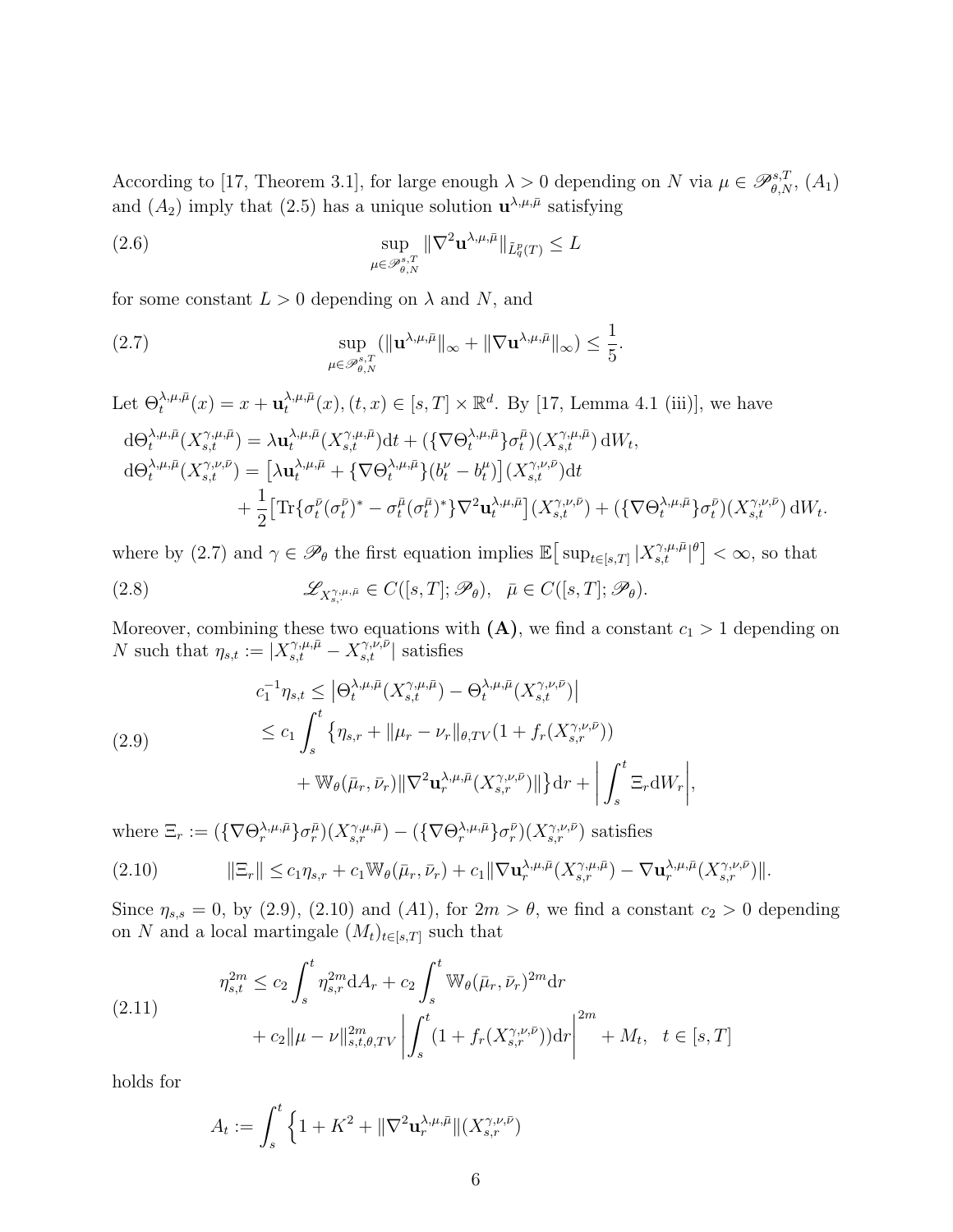+ 
$$
\left[ \left( \mathcal{M} | \nabla^2 \mathbf{u}_r^{\lambda, \mu, \bar{\mu}} \right) \left( X_{s,r}^{\gamma, \mu, \bar{\mu}} \right) + \left( \mathcal{M} | \nabla^2 \mathbf{u}_r^{\lambda, \mu, \bar{\mu}} \right) \left( X_{s,r}^{\gamma, \nu, \bar{\nu}} \right) \right]^2 \right\} dr,
$$
  

$$
\mathcal{M} g(x) := \sup_{r \in [0,1]} \frac{1}{|B(x,r)|} \int_{B(x,r)} g(y) dy, \quad g \in L^1_{loc}(\mathbb{R}^d),
$$
  

$$
B(x,r) := \{ y \in \mathbb{R}^d : |x - y| \le r \}, \quad x \in \mathbb{R}^d.
$$

By Krylov's and Khasminskii's estimates  $[17, (4.1), (4.2)]$  and  $(2.6)$ , and applying the stochastic Gronwall inequality [18, Lemma 3.8], we find constants  $c_3 > 0$  depending on N such that (2.11) yields

$$
(2.12) \qquad \{ \mathbb{W}_{\theta}(\mathscr{L}_{X_{s,t}^{\gamma,\mu,\bar{\mu}}}, \mathscr{L}_{X_{s,t}^{\gamma,\nu,\bar{\nu}}}) \}^{2m} \leq (\mathbb{E}\eta_{s,t}^{\theta})^{\frac{2m}{\theta}}
$$
  

$$
\leq c_3 \left( \int_s^t \mathbb{W}_{\theta}(\bar{\mu}_r, \bar{\nu}_r)^{2m} dr + ||\mu - \nu||_{s,t,\theta,TV}^{2m}(t-s)^{2m\epsilon} \right), \quad t \in [s,T]
$$

for some  $\epsilon \in (0,1)$ . Taking  $\mu = \nu$  gives

$$
\mathbb{W}_{s,t,\theta}(\mathscr{L}_{X_{s,t}^{\gamma,\mu,\bar{\mu}}},\mathscr{L}_{X_{s,t}^{\gamma,\mu,\bar{\nu}}}) \leq \{c_3(t-s)\}^{\frac{1}{2m}} \mathbb{W}_{s,t,\theta}(\bar{\mu},\bar{\nu}), \quad t \in [s,T].
$$

Letting  $t_0 = \frac{1}{2c}$  $\frac{1}{2c_4}$ , we conclude from this and (2.8) that the map

$$
\bar{\mu}\mapsto \mathscr{L}_{X^{\gamma,\mu,\bar{\mu}}_{s,\cdot}}
$$

is contractive in  $C([s,(s+t_0) \wedge T];\mathscr{P}_{\theta})$  under the complete metric  $\mathbb{W}_{s,(s+t_0) \wedge T,\theta}$ . Therefore, it has a unique fixed point  $\bar{\mu} = \mathscr{L}_{X_{s,\cdot}^{\gamma,\mu,\bar{\mu}}} \in C([s,(s+t_0) \wedge T];\mathscr{P}_{\theta})$ , so that  $X_{s,\cdot}^{\gamma,\mu,\bar{\mu}}$  is the unique solution of (2.1) up to time  $(s + t_0) \wedge T$ . Due to this and the well-posedness of (2.3), tthe modified Yamada-Watanabe principle [9, Lemma 2.1] also implies the well-posedness of (2.1) up to time  $(s + t_0) \wedge T$  for initial distributions in  $\mathscr{P}_{\theta}$ . So, if  $s + t_0 \geq T$  then we have proved the first assertion. Otherwise, by the same argument we may consider (2.1) from time  $s + t_0$ to conclude that it is well-posed up to time  $(s + 2t_0) \wedge T$ . Repeating finite many times we prove the well-posedness of  $(2.1)$  up to time T.

(2) By taking  $\bar{\mu} = \Phi_{s}^{\gamma}(\mu)$ ,  $\bar{\nu} = \Phi_{s}^{\gamma}(\nu)$  in (2.12), and applying Gronwall's inequality, we find a constant  $C > 0$  depending on N such that

$$
\mathbb{W}_{s,t,\theta}(\Phi_{s,\cdot}^{\gamma}(\mu),\Phi_{s,\cdot}^{\gamma}(\nu))^{2m} \le C(t-s)^{2m\epsilon} \|\mu-\nu\|_{s,t,\theta,TV}^{2m}, \quad t \in [s,T], \mu, \nu \in \mathscr{P}_{\theta,N}^{s,t}.
$$

 $\Box$ 

This finishes the proof.

#### 2.2 Invariant subspaces of  $\Phi_s^{\gamma}$  $\overset{'}{s},\cdot$

**Lemma 2.2.** Assume (A). There exists a constant  $N_0 > 0$  such that for any  $N \ge N_0$  and  $0 \leq s < t \leq T$ ,  $\gamma \in \mathscr{P}_{\theta}$ , the class

$$
\mathscr{P}_{\theta,N}^{s,t,\gamma} := \left\{ \mu \in C([s,t];\mathscr{P}_{\theta}) : \mu_s = \gamma, \sup_{r \in [s,t]} (1 + ||\mu_r||_{\theta}) e^{-N(r-s)} \le 2(1 + ||\gamma||_{\theta}) \right\}
$$

is  $\Phi_{s}^{\gamma}$ -invariant, i.e.  $\mu \in \mathscr{P}_{\theta,N}^{s,t,\gamma}$  implies  $\Phi_{s}^{\gamma}(\mu) \in \mathscr{P}_{\theta,N}^{s,t,\gamma}$ .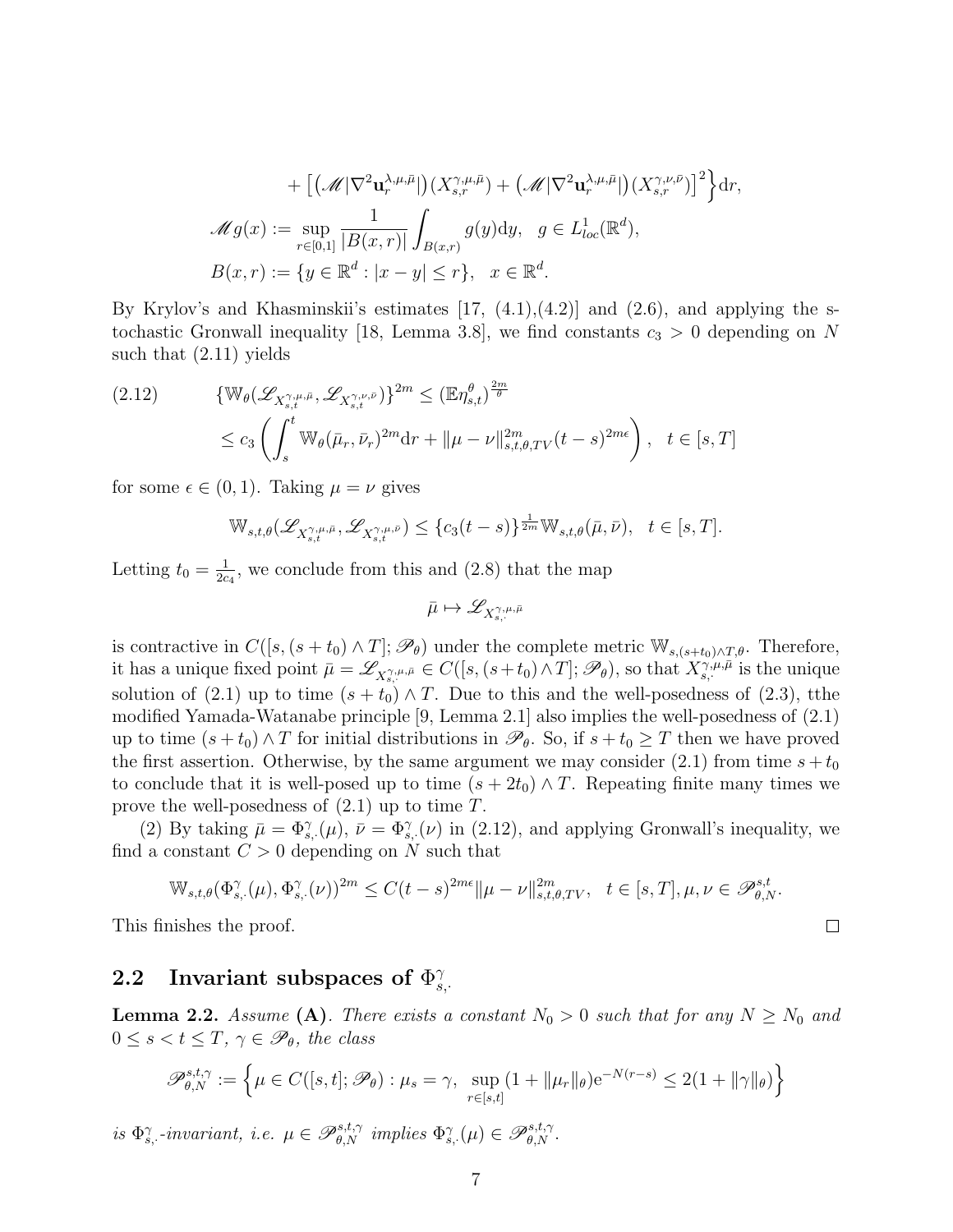*Proof.* Simply denote  $\xi_r = X^{\gamma,\mu}_{s,r}, M_r = \int_s^r \sigma_u(\xi_u, \mathscr{L}_{\xi_u}) dW_u, r \in [s, T]$ . By (A), (2.1), and  $\mu \in \mathscr{P}_{\theta,N}^{s,t,\gamma}$ , we have

$$
|\xi_r| e^{-N(r-s)} \le |\xi_0| e^{-N(r-s)} + e^{-N(r-s)} \int_s^r (1 + ||\mu_u||_\theta) f_u(\xi_u) du + e^{-N(r-s)} |M_r|
$$
  

$$
\le |\xi_0| e^{-N(r-s)} + 2(1 + ||\gamma||_\theta) \int_s^r e^{-N(r-u)} f_u(\xi_u) du + e^{-N(r-s)} |M_r|.
$$

Let  $q' \in (1, q)$  such that  $(p, q') \in \mathcal{K}$ . Combining this with Krylov's estimate [17, (4.1),(4.2)], the BDG inequality, and  $\|\sigma\sigma^*\| \leq K$ , we find a constant  $c_1 > 0$  such that

$$
e^{-N(r-s)} \|\Phi_{s,r}^{\gamma}(\mu)\|_{\theta} = e^{-N(r-s)} (\mathbb{E}|\xi_r|^{\theta})^{\frac{1}{\theta}}
$$
  
(2.13) 
$$
\leq e^{-N(r-s)} \|\gamma\|_{\theta} + 2(1 + \|\gamma\|_{\theta}) \left(\mathbb{E} \left| \int_s^r e^{-N(r-u)} f_u(\xi_u) du \right|^{\theta} \right)^{\frac{1}{\theta}} + e^{-N(r-s)} (\mathbb{E}|M_r|^{\theta})^{\frac{1}{\theta}}
$$
  

$$
\leq e^{-N(r-s)} \|\gamma\|_{\theta} + c_1 (1 + \|\gamma\|_{\theta}) (\|e^{-N(r-\cdot)} f\|_{\tilde{L}_p^{q'}([s,r])} + e^{-N(r-s)} \sqrt{r-s}), \quad r \in [s,t].
$$

Noting that Hölder's inequality yields

$$
\sup_{s \in [0,T), r \in [s,T]} \|e^{-N(r-\cdot)}f\|_{\tilde{L}_p^{q'}([s,r])} \le \sup_{s \in [0,T), r \in [s,T]} \left(\int_s^r e^{-N(r-u)\frac{qq'}{q-q'}} du\right)^{\frac{q-q'}{qq'}} \|f\|_{\tilde{L}_p^q([T])}
$$
  

$$
\le \left(N \frac{qq'}{q-q'}\right)^{-\frac{q-q'}{qq'}} \|f\|_{\tilde{L}_p^q(T)},
$$

we obtain

$$
\lim_{N \to \infty} \sup_{s \in [0,T), r \in [s,T]} \left( \|e^{-N(r-\cdot)}f\|_{\tilde{L}_p^{q'}([s,r])} + e^{-N(r-s)}\sqrt{r-s} \right) = 0.
$$

Combining this with (2.13), we find a constant  $N_0 > 0$  such that

$$
\sup_{r\in[s,t]}(1+\|\Phi_{s,r}^{\gamma}(\mu)\|_{\theta})e^{-N(r-s)}\leq 2(1+\|\gamma\|_{\theta}),\quad N\geq N_0,\mu\in\mathscr{P}_{\theta,N}^{s,t,\gamma}.
$$

 $\Box$ 

That is,  $\Phi_{s}^{\gamma}(\mu) \in \mathscr{P}_{\theta,N}^{s,t,\gamma}$  for  $N \geq N_0$  and  $\mu \in \mathscr{P}_{\theta,N}^{s,t,\gamma}$ .

#### $\textbf{2.3} \quad \|\cdot\|_{s,t,\theta, TV}\text{-contraction of }\Phi_s^{\gamma}$  $s,$

To prove the  $\|\cdot\|_{s,t,\theta,TV}$ -contraction of  $\Phi_{s,\cdot}^{\gamma}$ , for any  $\mu \in C([s,T];\mathscr{P}_{\theta})$ , we make use of the parameter expansion of  $p_{s,t}^{\gamma,\mu}$  with respect to the heat kernel of a frozen SDE whose solution is a Gaussian Markov process, where  $p_{s,t}^{\gamma,\mu}(x, \cdot)$  is the distribution density function of the unique solution to the SDE

(2.14) 
$$
dX_{s,t}^{x,\gamma,\mu} = b_t(X_{s,t}^{x,\gamma,\mu}, \mu_t)dt + \sigma_t(X_{s,t}^{x,\gamma,\mu}, \Phi_{s,t}^{\gamma}(\mu))dW_t, \quad t \in [s,T], \quad X_{s,s}^{x,\gamma,\mu} = x.
$$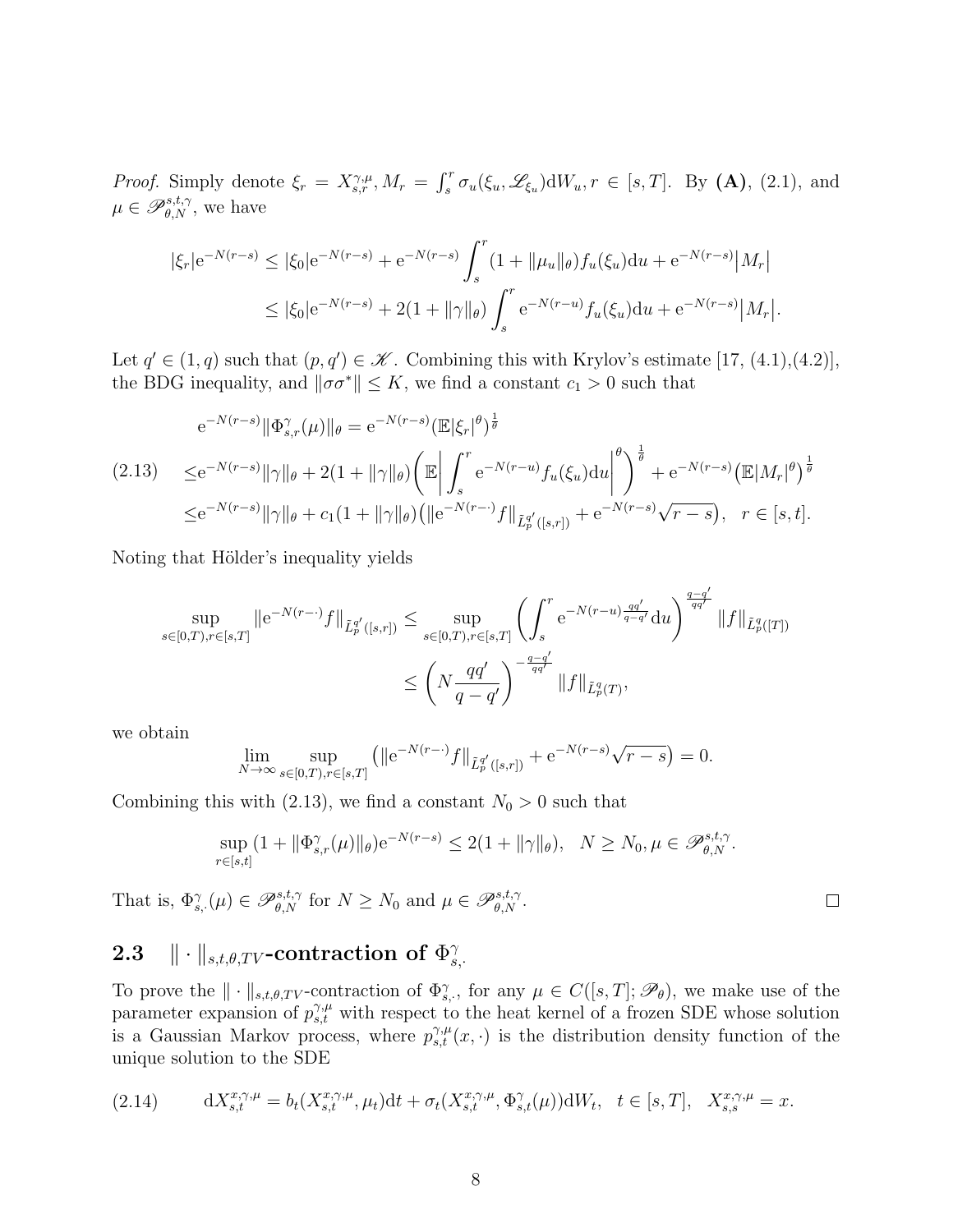According to [19], (A) is enough to ensure the well-posedness of this SDE. By the standard Markov property of solutions to  $(2.14)$ , the solution to  $(2.1)$  satisfies

(2.15) 
$$
\mathbb{E}f(X_{s,t}^{\gamma,\mu}) = \int_{\mathbb{R}^d} \gamma(\mathrm{d}x) \int_{\mathbb{R}^d} f(y) p_{s,t}^{\gamma,\mu}(x,y) \mathrm{d}y, \quad t > s, f \in \mathscr{B}_b(\mathbb{R}^d), \gamma \in \mathscr{P}_\theta,
$$

where  $\mathscr{B}_b(\mathbb{R}^d)$  is the class of bounded measurable functions on  $\mathbb{R}^d$ .

For any  $z \in \mathbb{R}^d, t \in [s, T]$  and  $\mu \in C([s, t]; \mathscr{P}_{\theta})$ , let  $p_{s,r}^{\gamma, \mu, z}(x, \cdot)$  be the distribution density function of the random variable

$$
X_{s,r}^{x,\gamma,\mu,z} := x + \int_s^r \sigma_u(z, \Phi_{s,u}^{\gamma}(\mu)) \mathrm{d}W_u, \quad r \in [s,t], x \in \mathbb{R}^d.
$$

Let

(2.16) 
$$
a_{s,r}^{\gamma,\mu,z} := \int_s^r (\sigma_u \sigma_u^*)(z, \Phi_{s,u}^{\gamma}(\mu)) \mathrm{d}u, \quad r \in [s,t].
$$

Then

$$
(2.17) \t p_{s,r}^{\gamma,\mu,z}(x,y) = \frac{\exp[-\frac{1}{2}\langle (a_{s,r}^{\gamma,\mu,z})^{-1}(y-x), y-x \rangle]}{(2\pi)^{\frac{d}{2}}(\det\{a_{s,r}^{\gamma,\mu,z}\})^{\frac{1}{2}}}, \t x, y \in \mathbb{R}^d, r \in (s,t].
$$

Obviously,  $(A_1)$  implies

(2.18) 
$$
\|a_{s,r}^{\gamma,\mu,z} - a_{s,r}^{\gamma,\nu,z}\| \le K(r-s) \mathbb{W}_{s,r,\theta}\big(\Phi_{s,\cdot}^{\gamma}(\mu), \Phi_{s,\cdot}^{\gamma}(\nu)\big),
$$

$$
\frac{1}{K(r-s)} \le \| (a_{s,r}^{\gamma,\mu,z})^{-1} \| \le \frac{K}{r-s}, \quad r \in [s,t].
$$

For any  $r \in [s, t)$  and  $y, z \in \mathbb{R}^d$ , let

(2.19) 
$$
H_{r,t}^{\gamma,\mu}(y,z) := \langle -b_r(y,\mu_r), \nabla p_{r,t}^{\gamma,\mu,z}(\cdot,z)(y) \rangle + \frac{1}{2} \text{tr} \left[ \{ (\sigma_r \sigma_r^*)(z, \Phi_{s,r}^{\gamma}(\mu)) - (\sigma_r \sigma_r^*)(y, \Phi_{s,r}^{\gamma}(\mu)) \} \nabla^2 p_{r,t}^{\gamma,\mu,z}(\cdot,z)(y) \right].
$$

By  $(A)$ , we have the parameter expansion formula

(2.20) 
$$
p_{s,t}^{\gamma,\mu}(x,z) = p_{s,t}^{\gamma,\mu,z}(x,z) + \sum_{m=1}^{\infty} \int_s^t dr \int_{\mathbb{R}^d} H_{r,t}^{\gamma,\mu,m}(y,z) p_{s,r}^{\gamma,\mu,z}(x,y) dy,
$$

where  $H_{r,t}^{\gamma,\mu,m}$  for  $m \in \mathbb{N}$  are defined by

(2.21) 
$$
H_{r,t}^{\gamma,\mu,1} := H_{r,t}^{\gamma,\mu},
$$

$$
H_{r,t}^{\gamma,\mu,m}(y,z) := \int_r^t \mathrm{d}u \int_{\mathbb{R}^d} H_{u,t}^{\gamma,\mu,m-1}(z',z) H_{r,u}^{\gamma,\mu}(y,z') \mathrm{d}z', \ m \ge 2.
$$

Note that (2.20) follows from the parabolic equations for the heat kernels  $p_{s,t}^{\gamma,\mu}$  and  $p_{s,t}^{\gamma,\mu,z}$ , see for instance the paragraph after [11, Lemma 3.1] for an explanation.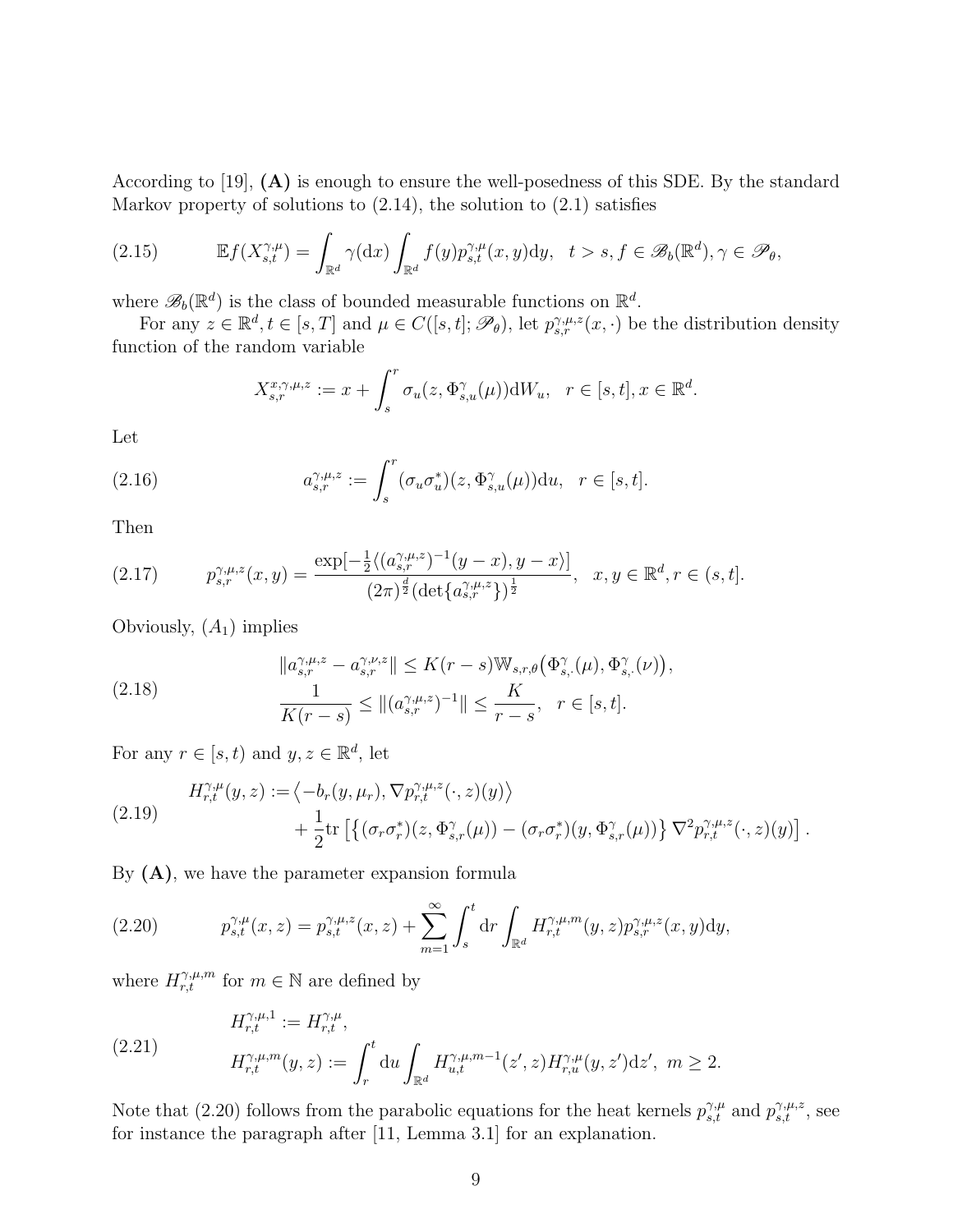Let

(2.22) 
$$
\tilde{p}_{s,r}^K(x,y) = \frac{\exp[-\frac{1}{4K(r-s)}|y-x|^2]}{(4K\pi(r-s))^{\frac{d}{2}}}, \quad x, y \in \mathbb{R}^d, r \in (s,t].
$$

By multiplying the time parameter with  $T^{-1}$  to make it stay in [0, 1], we deduce from [21, (2.3), (2.4)] with  $\beta = \beta' = 1$  and  $\lambda = \frac{1}{8KT}$  that

$$
(2.23) \qquad \int_{s}^{t} \int_{\mathbb{R}^{d}} \tilde{p}_{s,r}^{K}(x,y') (r-s)^{-\frac{1}{2}} g_{r}(y') (t-r)^{-\frac{1}{2}} \tilde{p}_{r,t}^{2K}(y',y) \mathrm{d}y' \leq c(t-s)^{-\frac{1}{2}+\frac{1}{2}(1-\frac{d}{p}-\frac{2}{q})} \tilde{p}_{s,t}^{2K}(x,y) \|g\|_{\tilde{L}_{p}^{q}([s,t])}, \quad 0 \leq s \leq t \leq T, g \in \tilde{L}_{p}^{q}([s,t])
$$

holds for some constant  $c > 0$  depending on T, d, p, q and K. By  $(A_1)$  and  $(2.17)$ , there exists a constant  $c_1 > 0$  such that

(2.24) 
$$
p_{s,t}^{\gamma,\mu,z}(x,y) \left(1 + \frac{|x-y|^4}{(t-s)^2}\right) \le c_1 \tilde{p}_{s,t}^K(x,y), \quad x, y, z \in \mathbb{R}^d, 0 \le s \le t \le T, \gamma \in \mathscr{P}_{\theta}, \mu \in C([s,t]; \mathscr{P}_{\theta}).
$$

**Lemma 2.3.** Assume  $(A_1)$ . There exists a constant  $c > 0$  such that for any  $0 \le s < t \le$  $T, x, y, z \in \mathbb{R}^d, \gamma \in \mathscr{P}_{\theta}, \text{ and } \mu, \nu \in C([s, t]; \mathscr{P}_{\theta}),$ 

$$
(2.25) \qquad \left(1 + \frac{|x - y|^2}{t - s}\right)|p_{s,t}^{\gamma,\mu,z}(x,y) - p_{s,t}^{\gamma,\nu,z}(x,y)| \leq c\tilde{p}_{s,t}^K(x,y) \mathbb{W}_{s,t,\theta}(\Phi_{s,\cdot}^{\gamma}(\mu), \Phi_{s,\cdot}^{\gamma}(\nu)),
$$

(2.26) 
$$
\sqrt{t-s}|\nabla p_{s,t}^{\gamma,\mu,z}(\cdot,y)(x)| + (t-s)\|\nabla^2 p_{s,t}^{\gamma,\mu,z}(\cdot,y)(x)\| \leq c\tilde{p}_{s,t}^K(x,y),
$$

$$
\sqrt{t-s} |\nabla p_{s,t}^{\gamma,\mu,z}(\cdot,y)(x) - \nabla p_{s,t}^{\gamma,\nu,z}(\cdot,y)(x)| \n+ (t-s) ||\nabla^2 p_{s,t}^{\gamma,\mu,z}(\cdot,y)(x) - \nabla^2 p_{s,t}^{\gamma,\nu,z}(\cdot,y)(x)|| \n\leq c \tilde{p}_{s,t}^K(x,y) \mathbb{W}_{s,t,\theta}(\Phi_{s,\cdot}^{\gamma}(\mu), \Phi_{s,\cdot}^{\gamma}(\nu)).
$$

*Proof.* (1) Let  $F(a,\mu) = \langle (a_{s,t}^{\mu,z})^{-1}(y-x), y-x \rangle$  and  $F(a,\nu)$  be defined with  $\nu$  in place of  $\mu$ . It is easy to see that

$$
|p_{s,t}^{\gamma,\mu,z}(x,y) - p_{s,t}^{\gamma,\nu,z}(x,y)|
$$
  
\n
$$
= \left| \frac{\exp[-\frac{1}{2}F(a,\mu)]}{(2\pi)^{\frac{d}{2}}(\det\{a_{s,t}^{\mu,z}\})^{\frac{1}{2}}} - \frac{\exp[-\frac{1}{2}F(a,\nu)]}{(2\pi)^{\frac{d}{2}}(\det\{a_{s,t}^{\nu,z}\})^{\frac{1}{2}}} \right|
$$
  
\n(2.28)  
\n
$$
\leq \frac{|\exp[-\frac{1}{2}F(a,\mu)] - \exp[-\frac{1}{2}F(a,\nu)]|}{(2\pi)^{\frac{d}{2}}(\det\{a_{s,t}^{\mu,z}\})^{\frac{1}{2}}}
$$
  
\n
$$
+ \frac{\exp[-\frac{1}{2}F(a,\nu)]}{(2\pi)^{\frac{d}{2}}} |(\det\{a_{s,t}^{\mu,z}\})^{-\frac{1}{2}} - (\det\{a_{s,t}^{\nu,z}\})^{-\frac{1}{2}}|
$$
  
\n
$$
=: I_1 + I_2, \quad y \in \mathbb{R}^d, t > s.
$$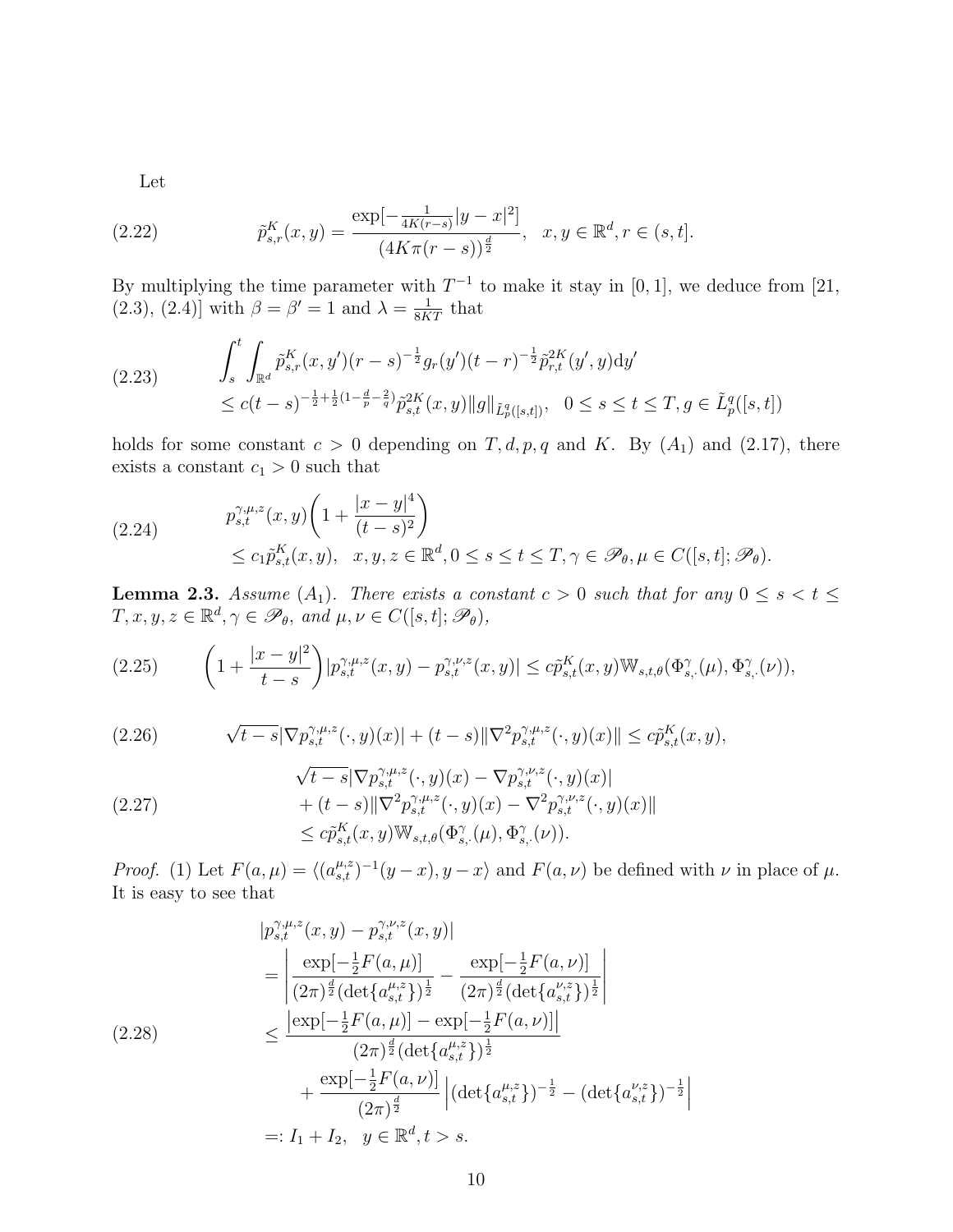Combining this with  $(A_1)$  which implies (2.18), we find a constant  $c_1 > 0$  such that

$$
|F(a,\mu) - F(a,\nu)| = |\langle \{ (a_{s,t}^{\mu,z})^{-1} - (a_{s,t}^{\nu,z})^{-1} \} (y-x), y-x \rangle |
$$
  

$$
\leq c_1 \frac{|y-x|^2}{t-s} \mathbb{W}_{s,t,\theta}(\Phi_{s,\cdot}^{\gamma}(\mu), \Phi_{s,\cdot}^{\gamma}(\nu)),
$$

which together with (2.24) yields that for some constant  $c_2 > 0$ ,

$$
\left(1+\frac{|x-y|^2}{t-s}\right)I_1 \leq c_2\tilde{p}_{s,t}^K(x,y)\mathbb{W}_{s,t,\theta}(\Phi_{s,\cdot}^{\gamma}(\mu),\Phi_{s,\cdot}^{\gamma}(\nu)).
$$

Next, by (2.18) and (2.24), we find a constant  $c_3 > 0$  such that

$$
\left(1+\frac{|x-y|^2}{t-s}\right)I_2 \leq c_3\tilde{p}_{s,t}^K(x,y)\mathbb{W}_{s,t,\theta}(\Phi_{s,\cdot}^{\gamma}(\mu),\Phi_{s,\cdot}^{\gamma}(\nu)).
$$

Combining these with (2.28), we arrive at

$$
\left(1+\frac{|x-y|^2}{t-s}\right)|p_{s,t}^{\gamma,\mu,z}(x,y)-p_{s,t}^{\gamma,\nu,z}(x,y)| \leq (c_2+c_3)\tilde{p}_{s,t}^K(x,y) \mathbb{W}_{s,t,\theta}(\Phi_{s,\cdot}^{\gamma}(\mu),\Phi_{s,\cdot}^{\gamma}(\nu)).
$$

(2) By (2.17) we have

(2.29) 
$$
\nabla p_{s,t}^{\gamma,\mu,z}(\cdot,y)(x) = (a_{s,t}^{\mu,z})^{-1}(y-x)p_{s,t}^{\gamma,\mu,z}(x,y),
$$

$$
(2.30) \quad \nabla^2 p_{s,t}^{\gamma,\mu,z}(\cdot,y)(x) = p_{s,t}^{\gamma,\mu,z}(x,y) \Big( \big\{ (a_{s,t}^{\mu,z})^{-1}(y-x) \big\} \otimes \big\{ (a_{s,t}^{\mu,z})^{-1}(y-x) \big\} - (a_{s,t}^{\mu,z})^{-1} \Big)
$$

So, by  $(2.18)$  and  $(2.24)$  we find a constant  $c > 0$  such that  $(2.26)$  holds. Moreover,  $(2.29)$ implies

$$
\begin{split} & |\nabla p_{s,t}^{\gamma,\mu,z}(\cdot,y)(x) - \nabla p_{s,t}^{\gamma,\nu,z}(\cdot,y)(x)| \\ &\leq \big| \{ (a_{s,t}^{\mu,z})^{-1} - (a_{s,t}^{\nu,z})^{-1} \} (y-x) \big| \, p_{s,t}^{\gamma,\mu,z}(x,y) + \big| \{ p_{s,t}^{\gamma,\mu,z}(x,y) - p_{s,t}^{\gamma,\nu,z}(x,y) \} (a_{s,t}^{\nu,z})^{-1} (y-x) \big| . \end{split}
$$

Combining this with  $(2.18)$ ,  $(2.24)$  and  $(2.25)$ , we find a constant  $c > 0$  such that

$$
|\nabla p^{\gamma,\mu,z}_{s,t}(\cdot,y)(x)-\nabla p^{\gamma,\nu,z}_{s,t}(\cdot,y)(x)|\leq \frac{c\mathbb W_{s,t,\theta}(\Phi^\gamma_{s,\cdot}(\mu),\Phi^\gamma_{s,\cdot}(\nu))}{\sqrt{t-s}}\tilde p^K_{s,t}(x,y).
$$

Similarly, combining  $(2.30)$  with  $(2.18)$ ,  $(2.24)$  and  $(2.25)$ , we find a constant  $c > 0$  such that

$$
\|\nabla^2 p^{\gamma,\mu,z}_{s,t}(\cdot,y)(x)-\nabla^2 p^{\gamma,\nu,z}_{s,t}(\cdot,y)(x)\|\leq \frac{c\mathbb W_{s,t,\theta}(\Phi^\gamma_{s,\cdot}(\mu),\Phi^\gamma_{s,\cdot}(\nu))}{t-s}\tilde p^K_{s,t}(x,y).
$$

Therefore,  $(2.27)$  holds for some constant  $c > 0$ .

For  $0 \leq s \leq t \leq T, \gamma \in \mathscr{P}_{\theta}$  and  $\mu, \nu \in C([s, t]; \mathscr{P}_{\theta})$ , let

(2.31) 
$$
\Lambda_{s,t,\gamma}(\mu,\nu) = \mathbb{W}_{s,t,\theta}(\Phi_{s,\cdot}^{\gamma}(\mu),\Phi_{s,\cdot}^{\gamma}(\nu)) + ||\mu - \nu||_{s,t,\theta,TV}.
$$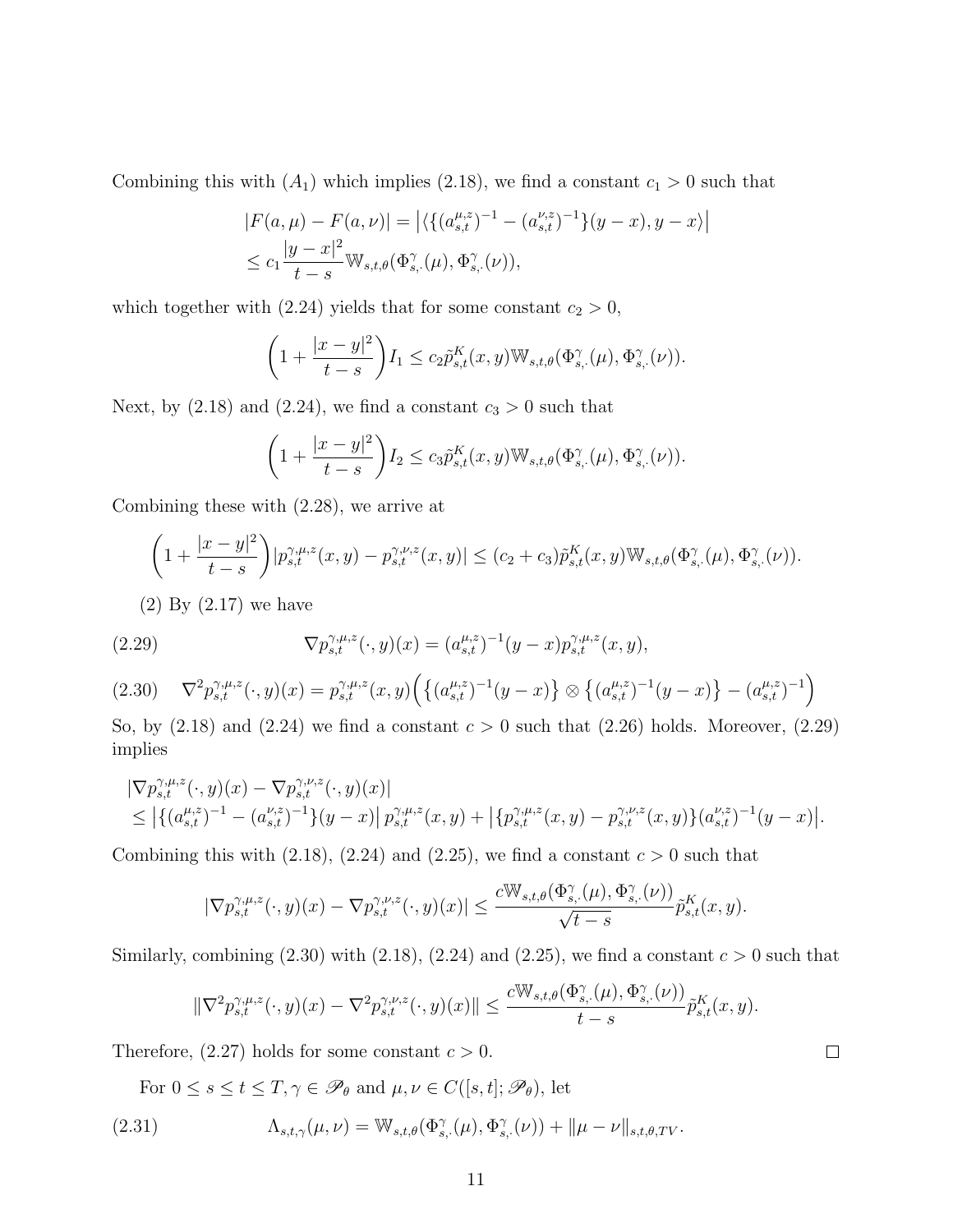Lemma 2.4. Assume  $(A)$ . Let

$$
\delta = \frac{1}{2} \left( 1 - \frac{d}{p} - \frac{2}{q} \right) > 0,
$$
  
\n
$$
S_{s,t}^{\mu} := \sup_{r \in [s,t]} (1 + ||\mu_r||_{\theta}),
$$
  
\n
$$
S_{s,t}^{\mu,\nu} := S_{s,t}^{\mu} \vee S_{s,t}^{\nu}, \quad 0 \le s \le t \le T, \mu \in C([0,T]; \mathcal{P}_{\theta}).
$$

Then there exists a constant  $C \geq 1$  such that for any  $0 \leq s \leq t \leq T$ ,  $y, z \in \mathbb{R}^d$ ,  $\mu, \nu \in$  $C([0, T]; \mathscr{P}_{\theta})$ , and  $m \geq 1$ ,

(2.32) 
$$
|H_{s,t}^{\gamma,\mu,m}(y,z)| \le f_s(y) (CS_{s,t}^{\mu})^m (t-s)^{-\frac{1}{2}+\delta(m-1)} \tilde{p}_{s,t}^{2K}(x,y),
$$

(2.33) 
$$
\|H_{s,t}^{\gamma,\mu,m}(y,z) - H_{s,t}^{\gamma,\nu,m}(y,z)\| \leq m f_s(y) (CS_{s,t}^{\mu,\nu})^m (t-s)^{-\frac{1}{2}+\delta(m-1)} \tilde{p}_{s,t}^{2K}(x,y) \Lambda_{s,t,\gamma}(\mu,\nu).
$$

*Proof.* (1) By (2.19), (2.26) and (A1)-(A2), we find a constant  $c_1 > 0$  such that for any  $0 \leq s < t \leq T, \mu \in C([0, T]; \mathscr{P}_{\theta})$  and  $y, z \in \mathbb{R}^d$ ,

(2.34) 
$$
|H_{s,t}^{\gamma,\mu}(y,z)| \leq c_1(t-s)^{-\frac{1}{2}} \{ (1+ \|\mu_s\|_{\theta}) f_s(y) \} \tilde{p}_{s,t}^K(y,z).
$$

So, (2.32) holds for  $m = 1$  and  $C = c_1$ . Thanks to [21, (2.3), (2.4)] with  $\beta = \beta' = 1$ ,  $\lambda = \frac{1}{88}$  $\frac{1}{8K}$ we have

$$
I_k := \int_s^t \int_{\mathbb{R}^d} (t - u)^{-\frac{1}{2}} (t - u)^{\delta(k-1)} \tilde{p}_{u,t}^{2K}(y, z) f_u(y) (u - s)^{-\frac{1}{2}} \tilde{p}_{s,u}^K(x, y) \mathrm{d}y \mathrm{d}u
$$
\n
$$
\leq c_2 (t - s)^{-\frac{1}{2}} \tilde{p}_{s,t}^{2K}(x, z) (t - s)^{\frac{1}{2}(1 - \frac{d}{p} - \frac{2}{q})} \|f\|_{\tilde{L}_p^q([s, t])} (t - s)^{\delta(k-1)}
$$
\n
$$
= c_3 (t - s)^{-\frac{1}{2}} \tilde{p}_{s,t}^{2K}(x, z) (t - s)^{\delta k}. \quad 0 \leq s < t \leq T, k \geq 1
$$

where  $c_3 := c_2 ||f||_{\tilde{L}_p^q([s,t])}$ . Let  $C := 1 \vee c_1^2 \vee (4c_3^2)$ . If for some  $k \geq 1$  we have

$$
|H_{s,t}^{\gamma,\mu,k}(y,z)| \le (CS_{s,t}^{\mu})^k f_s(y) \tilde{p}_{s,t}^{2K}(y,z)(t-s)^{-\frac{1}{2}+\delta(k-1)}
$$

for all  $y, z \in \mathbb{R}^d$  and  $0 \le s \le t \le T$ , then by combining with (2.34) and (2.35), we arrive at

$$
|H_{s,t}^{\gamma,\mu,k+1}(y,z)| \leq \int_s^t \mathrm{d}u \int_{\mathbb{R}^d} |H_{u,t}^{\gamma,\mu,k}(z',z) H_{s,u}^{\gamma,\mu}(y,z')| \mathrm{d}z' \leq C^k \sqrt{C} (S_{s,t}^\mu)^{k+1} f_s(y) I_k \leq C^{k+1} (S_{s,t}^\mu)^{k+1} f_s(y) (t-s)^{-\frac{1}{2} + \delta k} \tilde{p}_{s,t}^{2K}(y,z).
$$

Therefore, (2.32) holds for all  $m \geq 1$ .

(2) By (2.26), (2.27), (2.18) and (A1)-(A2), we find a constant  $c > 0$  such that for any  $0 \leq s < t \leq T, \mu, \nu \in C([0, T]; \mathscr{P}_{\theta})$  and  $y, z \in \mathbb{R}^d$ ,

(2.36) 
$$
|H_{s,t}^{\gamma,\mu}(y,z) - H_{s,t}^{\gamma,\nu}(y,z)|
$$
  
 
$$
\leq c(t-s)^{-\frac{1}{2}} \tilde{p}_{s,t}^{K}(y,z) S_{s,t}^{\mu,\nu} f_s(y) (||\mu - \nu||_{s,t,\theta,TV} + \mathbb{W}_{s,t,\theta}(\Phi_{s,\cdot}^{\gamma}(\mu), \Phi_{s,\cdot}^{\gamma}(\nu)))
$$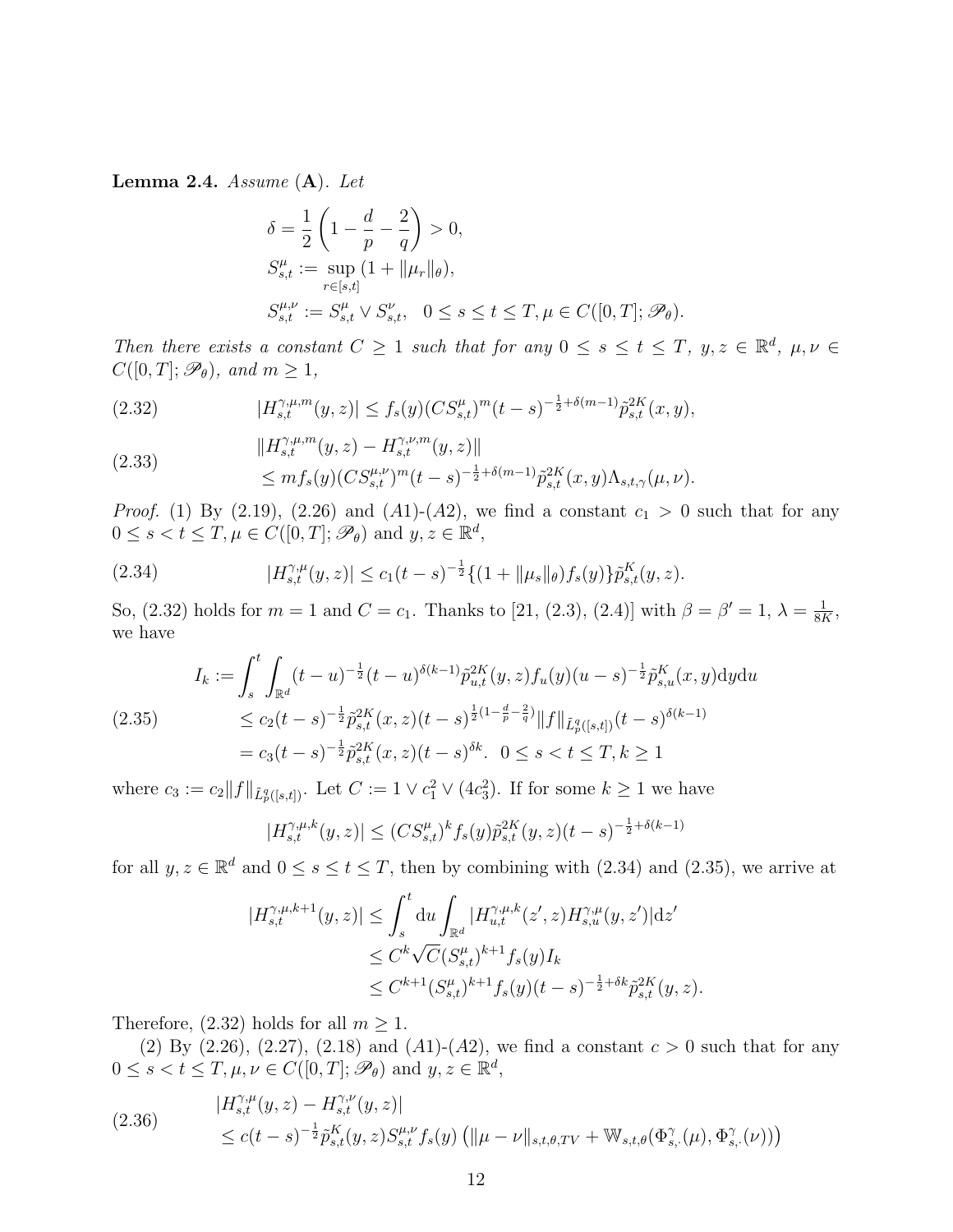Let, for instance,  $L = 1 + 4C^2 + 4c^2$ , where C is in (2.32). If for some  $k \ge 1$  we have

$$
||H_{s,t}^{\gamma,\mu,k}(z',z) - H_{s,t}^{\gamma,\nu,k}(z',z)|| \le k(LS_{s,t}^{\mu,\nu})^k f_s(z') \tilde{p}_{s,t}^{2K}(z',z)(t-s)^{-\frac{1}{2}+\delta(k-1)} \Lambda_{s,t,\gamma}(\mu,\nu),
$$

for any  $0 \le s < t \le T$  and  $z, z' \in \mathbb{R}^d$ , then  $(2.32)$ ,  $(2.35)$  and  $(2.36)$  imply

$$
\|H_{s,t}^{\gamma,\mu,k+1}(y,z) - H_{s,t}^{\gamma,\nu,k+1}(y,z)\|
$$
  
\n
$$
\leq \int_{s}^{t} dr \int_{\mathbb{R}^{d}} \left\{ \|H_{r,t}^{\gamma,\mu,k}(z',z) - H_{r,t}^{\gamma,\nu,k}(z',z)\| \cdot |H_{s,r}^{\gamma,\mu}(y,z')| + |H_{r,t}^{\gamma,\mu}(z',z)| \cdot \|H_{s,r}^{\gamma,\mu}(y,z') - H_{s,r}^{\gamma,\nu}(y,z')\| \right\} dz'
$$
  
\n
$$
\leq (k+1)(LS_{s,t}^{\mu,\nu})^{k+1} f_{s}(y) \tilde{p}_{s,t}^{2K}(y,z)(t-s)^{-\frac{1}{2}+\delta k} \Lambda_{s,t,\gamma}(\mu,\nu).
$$

Therefore,  $(2.33)$  holds for some constant  $C > 0$ .

We are now ready to prove the following main result in this part, which ensures the  $\|\cdot\|_{s,t,\theta,TV}$ -contraction of  $\Phi_{s,\cdot}^{\gamma}$  for small  $t-s$ .

**Lemma 2.5.** Assume (A). There exist constants  $\varepsilon_0, \varepsilon \in (0,1)$  and a function  $\phi : (0,\infty) \to$  $[0,\infty)$  such that

$$
\|\Phi_{s,\cdot}^{\gamma}(\mu) - \Phi_{s,\cdot}^{\gamma}(\nu)\|_{s,t,\theta,TV} \leq \phi(N)(t-s)^{\varepsilon} \|\mu - \nu\|_{s,t,\theta,TV} \gamma \left(1 + |\cdot|^{\theta}\right)
$$

holds for any  $N > 0, s \in [0, T), t \in [s, (s + \varepsilon_0 N^{-1/\delta}) \wedge T], \mu, \nu \in \mathscr{P}_{\theta, N}^{s,t}$  and  $\gamma \in \mathscr{P}_{\theta, N}$ .

*Proof.* By Lemma 2.1, for any  $N > 0$ , we find a constant  $\phi_1(N) > 0$  such that

$$
\begin{split} &\mathbb{W}_{s,t,\theta}(\Phi_{s,\cdot}^{\gamma}(\mu),\Phi_{s,\cdot}^{\gamma}(\nu)) \\ &\leq \phi_1(N)(t-s)^{\epsilon}\|\mu-\nu\|_{s,t,\theta,TV}, \ \ 0\leq s\leq t\leq T, \mu,\nu\in \mathscr{P}_{\theta,N}^{s,t,\gamma}, \gamma\in \mathscr{P}_{\theta,N}. \end{split}
$$

Combining this with (2.24), Lemma 2.3-Lemma 2.4, (2.20), (2.23) and  $(A_2)$ , we find  $\phi_2(N)$ 0 such that for  $\varepsilon := \epsilon \wedge \delta$  and  $\varepsilon_0 := (2C)^{-1/\delta}$ ,

$$
|p_{s,t}^{\gamma,\mu}(x,z) - p_{s,t}^{\gamma,\nu}(x,z)|
$$
  
\n
$$
\leq c\tilde{p}_{s,t}^{K}(x,z) \mathbb{W}_{s,t,\theta}(\Phi_{s,\cdot}^{\gamma}(\mu), \Phi_{s,\cdot}^{\gamma}(\nu)) + \sum_{m=1}^{\infty} \int_{s}^{t} dr \int_{\mathbb{R}^{d}} |H_{r,t}^{\gamma,\mu,m}(y,z) - H_{r,t}^{\gamma,\nu,m}(y,z)| p_{s,r}^{\gamma,\nu,z}(x,y) dy
$$
  
\n
$$
+ \sum_{m=1}^{\infty} \int_{s}^{t} dr \int_{\mathbb{R}^{d}} |H_{r,t}^{\gamma,\mu,m}(y,z)|| p_{s,r}^{\gamma,\mu,z}(x,y) - p_{s,r}^{\gamma,\nu,z}(x,y) |dy
$$
  
\n
$$
\leq c\tilde{p}_{s,t}^{K}(x,z) \mathbb{W}_{s,t,\theta}(\Phi_{s,\cdot}^{\gamma}(\mu), \Phi_{s,\cdot}^{\gamma}(\nu))
$$
  
\n
$$
+ \sum_{m=1}^{\infty} (m+1)(CN)^{m} \Lambda_{s,t,\gamma}(\mu,\nu)(t-s)^{\frac{1}{2}+\delta(m-1)}
$$
  
\n
$$
\times \int_{s}^{t} \int_{\mathbb{R}^{d}} (t-r)^{-\frac{1}{2}} \tilde{p}_{r,t}^{2K}(y,z) f_{r}(y)(r-s)^{-\frac{1}{2}} \tilde{p}_{s,r}^{K}(x,y) dy dr
$$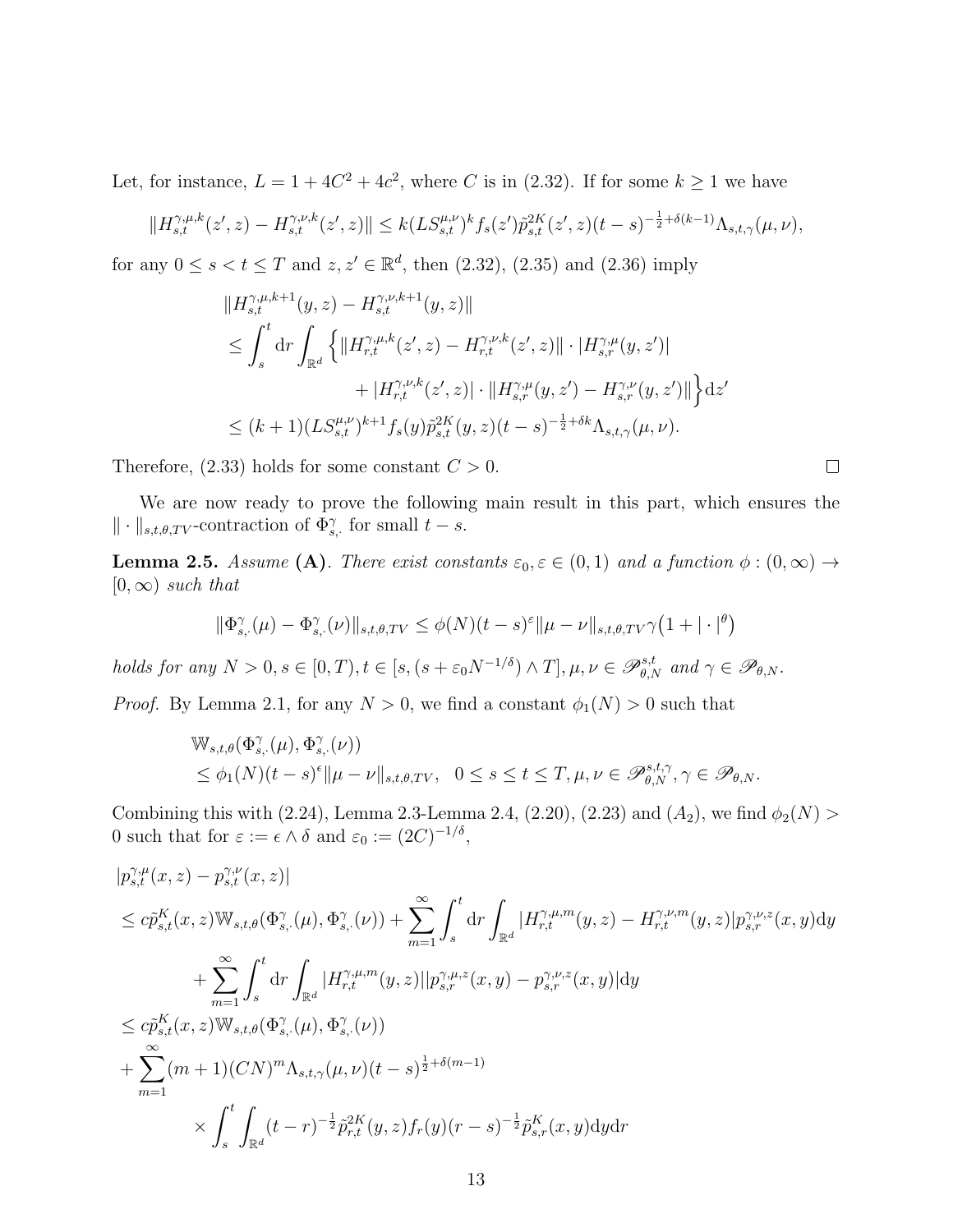$$
\leq c\tilde{p}_{s,t}^{K}(x,z) \mathbb{W}_{s,t,\theta}(\Phi_{s,\cdot}^{\gamma}(\mu), \Phi_{s,\cdot}^{\gamma}(\nu)) \n+ (t-s)^{\delta} \Lambda_{s,t,\gamma}(\mu, \nu) \tilde{p}_{s,t}^{2K}(x,z) \sum_{m=1}^{\infty} (m+1) (CN)^{m} (t-s)^{\delta(m-1)} \n\leq \phi_2(N) (t-s)^{\varepsilon} \| \mu - \nu \|_{s,t,\theta,TV} \tilde{p}_{s,t}^{2K}(x,z), \quad x, z \in \mathbb{R}^d
$$

holds for any  $N > 0, 0 \le s \le t \le (s + \varepsilon_0 N^{-1/\delta}) \wedge T$ ,  $\mu, \nu \in \mathscr{P}_{\theta, N}^{s,t,\gamma}$ , and  $\gamma \in \mathscr{P}_{\theta, N}$ . So, by (2.22) and the definitions of  $\Phi_{s,t}^{\gamma}$  and  $\|\cdot\|_{\theta,TV}$ , we find a constant  $\phi(N) > 0$  such that

$$
\begin{split}\n&\|\Phi_{s,t}^{\gamma}(\mu) - \Phi_{s,t}^{\gamma}(\nu)\|_{\theta,TV} \\
&= \sup_{|g| \le 1 + |\cdot|^{\theta}} \left| \int_{\mathbb{R}^d} \int_{\mathbb{R}^d} g(z) p_{s,t}^{\gamma,\mu}(x,z) \mathrm{d}z \gamma(\mathrm{d}x) - \int_{\mathbb{R}^d} \int_{\mathbb{R}^d} g(z) p_{s,t}^{\gamma,\nu}(x,z) \mathrm{d}z \gamma(\mathrm{d}x) \right| \\
&\le \phi_2(N)(t-s)^{\varepsilon} \|\mu - \nu\|_{s,t,\theta,TV} \int_{\mathbb{R}^d \times \mathbb{R}^d} (1 + |z|^{\theta}) \tilde{p}_{s,t}^{2K}(x,z) \mathrm{d}z \gamma(\mathrm{d}x) \\
&\le \phi(N)\gamma(1 + |\cdot|^{\theta})(t-s)^{\varepsilon} \|\mu - \nu\|_{s,t,\theta,TV}, \quad t \in [s, (s + \varepsilon_0 N^{-1/\delta}) \wedge T].\n\end{split}
$$

Then the proof is finished.

# 3 Proof of Theorem 1.2

To prove Theorem 1.2 using the contraction result Lemma 2.5, we need the following prioriestimates on the solution of (1.2).

**Lemma 3.1.** Assume (A) and let  $m > \theta$ . Then there exists a constant  $N_1 > 0$  such that for any  $s \in [0,T)$ ,  $X_{s,s} \in L^m(\Omega \to \mathbb{R}^d, \mathscr{F}_s, \mathbb{P})$ , and  $T' \in (0,T]$ , a solution  $(X_{s,t})_{t \in [s,T']}$  of  $(1.2)$ with initial value at  $X_{s,s}$  from s up to T' satisfies

$$
\mathbb{E}\Big[\sup_{t\in[s,T']} (1+|X_{s,t}|^2)^{\frac{\theta}{2}}\Big] \leq e^{N_1T'}\left(\mathbb{E}(1+|X_{s,s}|^2)^{\frac{m}{2}}\right)^{\frac{\theta}{m}}, \quad t\in[s,T'].
$$

*Proof.* Without loss of generality, we may and do assume that  $s = 0$  and denote  $X_t = X_{0,t}$ . By Itô's formula,  $(A_2)$  and the boundedness of  $\sigma$ , there exists a constant  $c_2 > 0$  such that

$$
d(1+|X_t|^2)^{\frac{m}{2}}
$$
  
\n
$$
\leq \frac{m}{2}(1+|X_t|^2)^{\frac{m}{2}-1} (2\langle X_t, b_t(X_t, \mathcal{L}_{X_t})\rangle dt + \|\sigma_t(X_t, \mathcal{L}_{X_t})\|_{HS}^2 dt)
$$
  
\n
$$
+ \frac{m}{4}(\frac{m}{2}-1)(1+|X_t|^2)^{\frac{m}{2}-2}|\sigma_t(X_t, \mathcal{L}_{X_t})^* X_t|^2 dt
$$
  
\n
$$
+ m(1+|X_t|^2)^{\frac{m}{2}-1} \langle X_t, \sigma_t(X_t, \mathcal{L}_{X_t})dW_t \rangle
$$
  
\n
$$
\leq mK(1+|X_t|^2)^{\frac{m}{2}} f_t(X_t)dt + (1+||\mathcal{L}_{X_t}||_\theta)^m f_t(X_t)dt + c_2 dt
$$
  
\n
$$
+ m(1+|X_t|^2)^{\frac{m}{2}-1} \langle X_t, \sigma_t(X_t, \mathcal{L}_{X_t})dW_t \rangle.
$$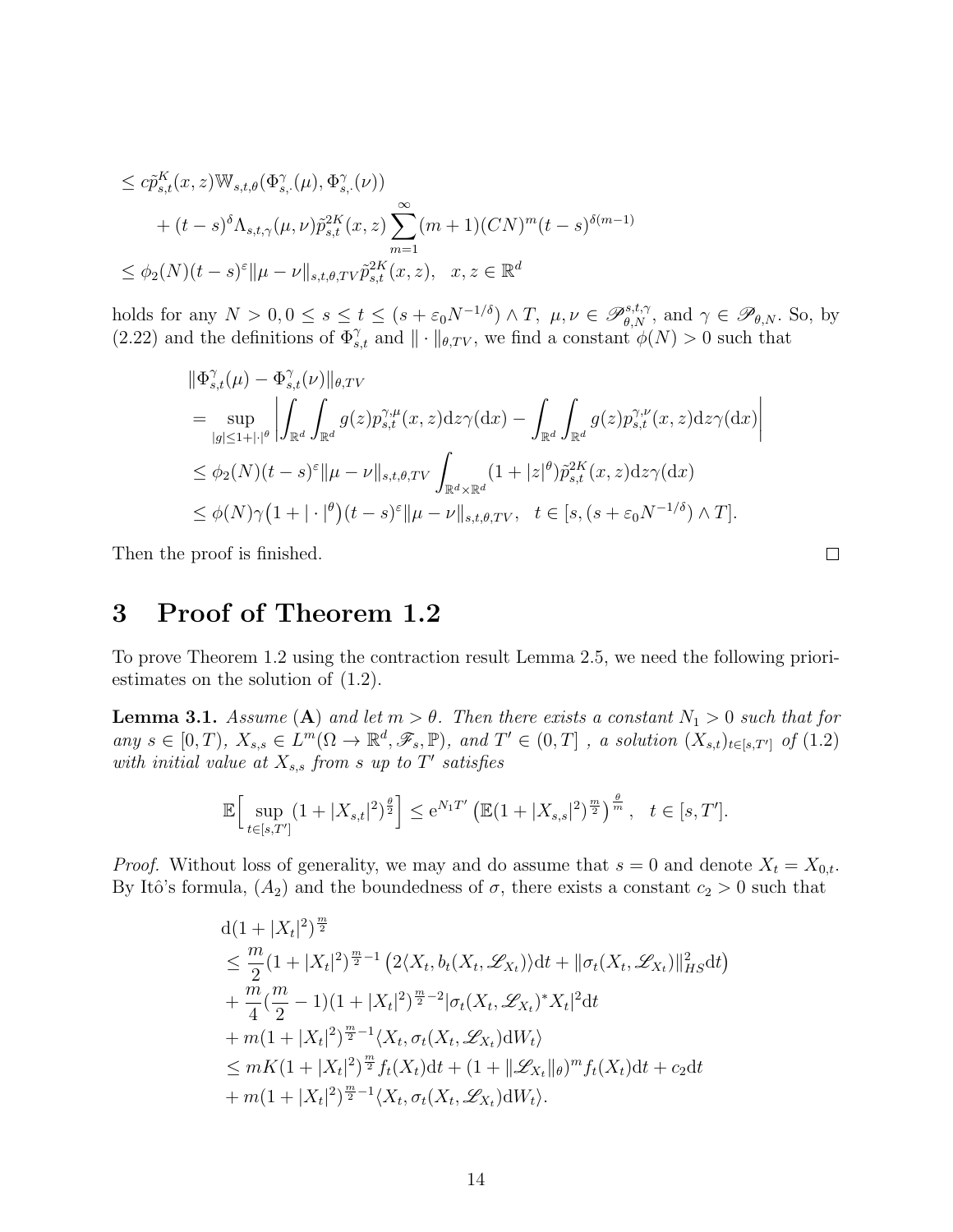Thanks to Krylov's estimate and Khasminskii's estimate  $[17, (4.1), (4.2)]$ ,  $(A1)$ - $(A2)$  and the stochastic Gronwall inequality [18, Lemma 3.8] yield

$$
\left(\mathbb{E}\sup_{t\in[0,T']} (1+|X_t|^2)^{\frac{\theta}{2}}\right)^{\frac{m}{\theta}} \leq e^{N_1T'}\mathbb{E}(1+|X_0|^2)^{\frac{m}{2}}
$$

for some constant  $N_1 > 0$  independent of  $X_0$  and  $T' \in [0, T]$ .

*Proof of Theorem 1.2.* Since  $(1.3)$  is implied by Lemma 3.1, we only prove the well-posedness of (1.2) for initial distributions in  $\mathcal{P}_m$  for some  $m > \theta$ . Since according to [17] the assumption (A) implies the well-posedness of the SDE

$$
dX_t^{\mu} = b_t^{\mu}(X_t^{\mu}) + \sigma_t^{\mu}(X_t^{\mu})dW_t, \quad X_0^{\mu} = X_0
$$

for  $\mu \in C([0,T]; \mathscr{P}_{\theta})$  and  $\mathbb{E}|X_0|^{\theta} < \infty$ , by the modified Yamada-Watanabe principle [9, Lemma 2.1] we only need to prove the strong well-posedness of (1.2) with an initial value  $X_0$  such that  $E|X_0|^m < \infty$ .

(1) Let  $N_0$  and  $N_1$  be in Lemmas 2.2 and 3.1 respectively. Take

(3.1) 
$$
N = \max\left\{N_0, e^{N_1(1+T)}\mathbb{E}(1+|X_0|^2)^{\frac{\theta}{2}}\right\}.
$$

Since  $N \geq N_0$ , Lemma 2.2 implies

$$
\Phi_{s,}^{\gamma}: \ \mathscr{P}_{\theta,N}^{s,t,\gamma} \to \mathscr{P}_{\theta,N}^{s,t,\gamma}, \ \ 0 \le s \le t \le T.
$$

Moreover, by Lemma 2.5, there exists constant  $C > 0$  depending on N such that

$$
\begin{aligned} &\|\Phi_{s,\cdot}^{\gamma}(\mu) - \Phi_{s,\cdot}^{\gamma}(\nu)\|_{s,t,\theta,TV} \\ &\leq C(t-s)^{\varepsilon} \|\mu - \nu\|_{s,t,\theta,TV}, \quad \mu, \nu \in \mathscr{P}_{\theta,N}^{s,t,\gamma}, \gamma \in \mathscr{P}_{\theta,N}, t \in [s,(s+\varepsilon_0 N^{-\frac{1}{\delta}}) \wedge T]. \end{aligned}
$$

Taking  $t_0 \in (0, \varepsilon_0 N^{-\frac{1}{\delta}})$  such that  $C t_0 < 1$ , we conclude that  $\Phi_{s,\cdot}^{\gamma}$  is contractive in  $\mathscr{P}_{\theta,N}^{s,(s+t_0)\wedge T,\gamma}$  $_{\theta,N}$ for any  $s \in [0, T)$  and  $\gamma \in \mathscr{P}_{\theta, N}$ . Below we prove that this implies the existence and uniqueness of solution of (1.2).

(2) Let  $s = 0$  and  $\gamma = \mathscr{L}_{X_0}$ . By (1) and the fixed point theorem, there exists a unique  $\mu \in \mathscr{P}_{\theta,N}^{0,t_0 \wedge T,\gamma}$  such that  $\mu_t = \Phi_{s,t}^{\gamma}(\mu)$  for  $t \in [0,t_0 \wedge T]$ . Combining this with the definition of  $\Phi_{s,t}^{\gamma}(\mu)$ , we conclude that  $X_{s,t}^{\gamma,\mu}$  is a solution of  $(1.2)$  up to time  $t_0 \wedge T$ . Moreover, it is easy to see that the distribution of a solution to (1.2) is a fixed point of the map  $\Phi_{0,\cdot}^{\gamma}$ , and by Lemma 3.1 and (3.1) a solution of (1.2) up to time  $t_0 \wedge T$  must in the space  $\mathscr{P}_{\theta,N}^{0,t_0 \wedge T,\gamma}$ . Therefore, (1.2) has a unique solution up to time  $t_0 \wedge T$ .

(3) If  $t_0 \geq T$  then the proof is done. Assume that for some integer  $k \geq 1$  the equation (1.2) has a unique solution  $(X_t)_{t\in[0,kt_0]}$  up to time  $kt_0 \leq T$ , we take  $s = kt_0$  and  $\gamma =$  $\mathscr{L}_{X_{kt_0}}$ . By Lemma 3.1 and (3.1), we have  $\gamma \in \mathscr{P}_{\theta,N}$ , so that  $\Phi^{\gamma}_{kt_0,\{(k+1)t_0\}\wedge T}$  is contractive in  $\mathscr{P}_{\theta,N}^{kt_0, \{(k+1)t_0\}\wedge T,\gamma}$ . Hence, as explained in (2) that the SDE (1.2) has a unique solution from time  $s = kt_0$  up to  $\{(k+1)t_0\} \wedge T$ . This together with the assumption we conclude that (1.2) has a unique solution up to time  $\{(k+1)t_0\} \wedge T$ . In conclusion, we have proved the existence and uniqueness of solution to (1.2).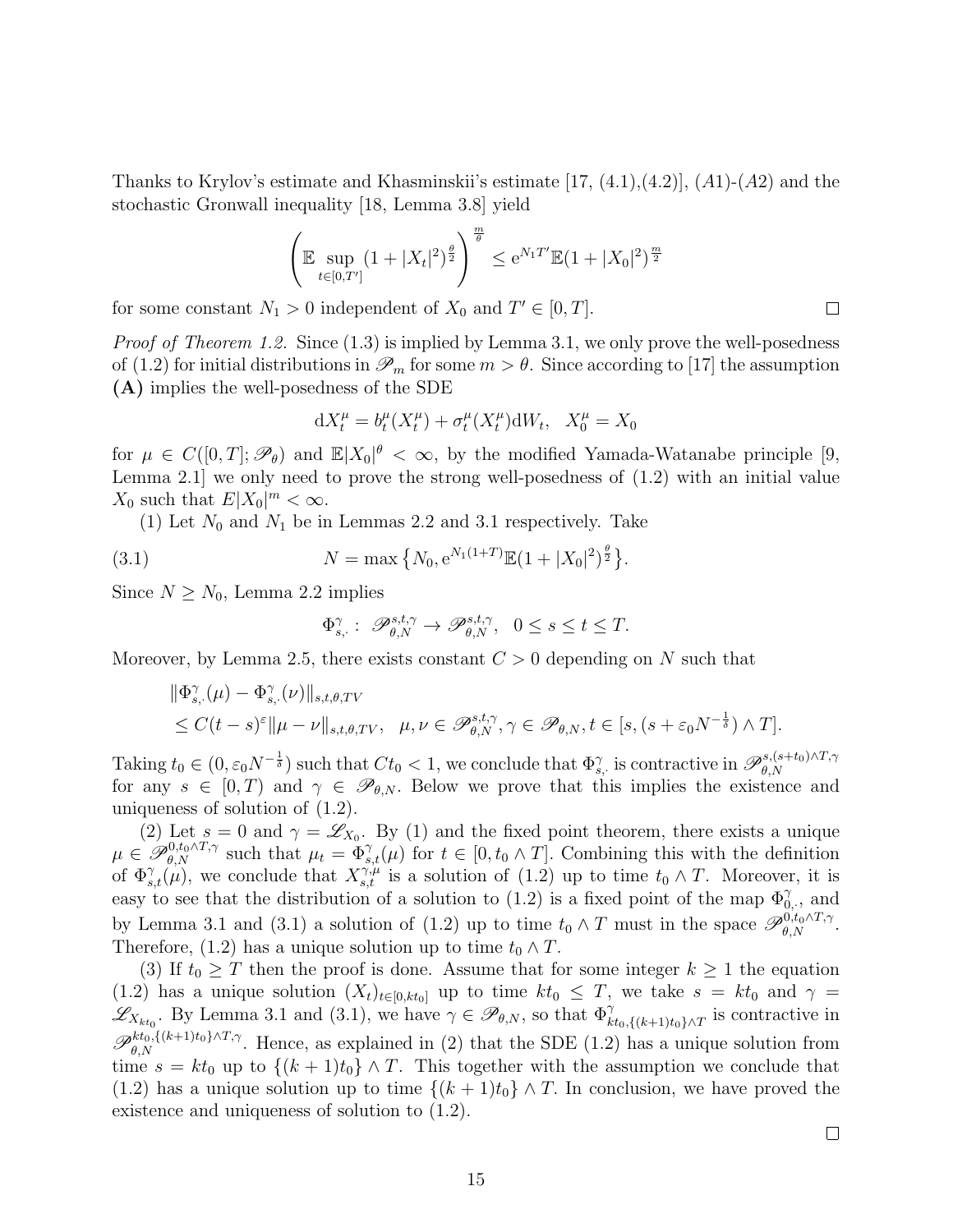## References

- [1] M. Bauer, T. M-Brandis, Existence and Regularity of Solutions to Multi-Dimensional Mean-Field Stochastic Differential Equations with Irregular Drift, arXiv:1912.05932.
- [2] M. Bauer, T. M-Brandis, F. Proske, Strong Solutions of Mean-Field Stochastic Differential Equations with irregular drift, arXiv:1806.11451.
- [3] P. Cardaliaguet, F. Delarue, J.-M. Lasry, P.-L. Lions, The Master Equation and the Convergence Problem in Mean Field Games, Princeton University Press, 2019.
- [4] P. E. Chaudru de Raynal, Strong well-posedness of McKean-Vlasov stochastic differential equation with Hölder drift, Stoch. Proc. Appl.  $130(2020)$ , 79-107.
- [5] P. E. Chaudru de Raynal, N. Frikha Well-posedness for some non-linear diffusion processes and related pde on the wasserstein space, arXiv:1811.06904.
- [6] D. Crisan, E. McMurray, Smoothing properties of McKean-Vlasov SDEs, Probab. Theory Relat. Fields 171(2018), 97-148.
- [7] X. Huang, M. Röckner, F.-Y. Wang, *Nonlinear Fokker–Planck equations for probability* measures on path space and path-distribution dependent SDEs, Disc. Cont. Dyn. Syst. Ser. A 39(2019), 3017-3035.
- [8] X. Huang, F.-Y. Wang, Distribution dependent SDEs with singular coefficients, Stoch. Proc. Appl. 129(2019), 4747-4770.
- [9] X. Huang, F.-Y. Wang, McKean-Vlasov SDEs with drifts discontinuous under Wasserstein distance, Disc. Cont. Dyn. Syst. Ser. A. doi: 10.3934/dcds.2020336.
- [10] X. Huang, F.-Y. Wang, Derivative Estimates on Distributions of McKean-Vlasov S-DEs, arXiv:2006.16731.
- [11] V. Konakov, E. Mammen, Local limit theorems for transition densities of Markov chains converging to diffusions, Probab. Theory Relat. Fields 117(2000), 551-587.
- [12] D. Lacker, On a strong form of propagation of chaos for McKean-Vlasov equations, arXiv:1805.04476.
- [13] Yu. S. Mishura, A. Yu. Veretennikov, Existence and uniqueness theorems for solutions of McKean-Vlasov stochastic equations, arXiv:1603.02212.
- [14] M. Röckner, X. Zhang, Well-posedness of distribution dependent SDEs with singular drifts, arXiv:1809.02216. To appear in Bernoulli.
- [15] C. Villani Optimal Transport, Old and New, Springer-Verlag, 2009.